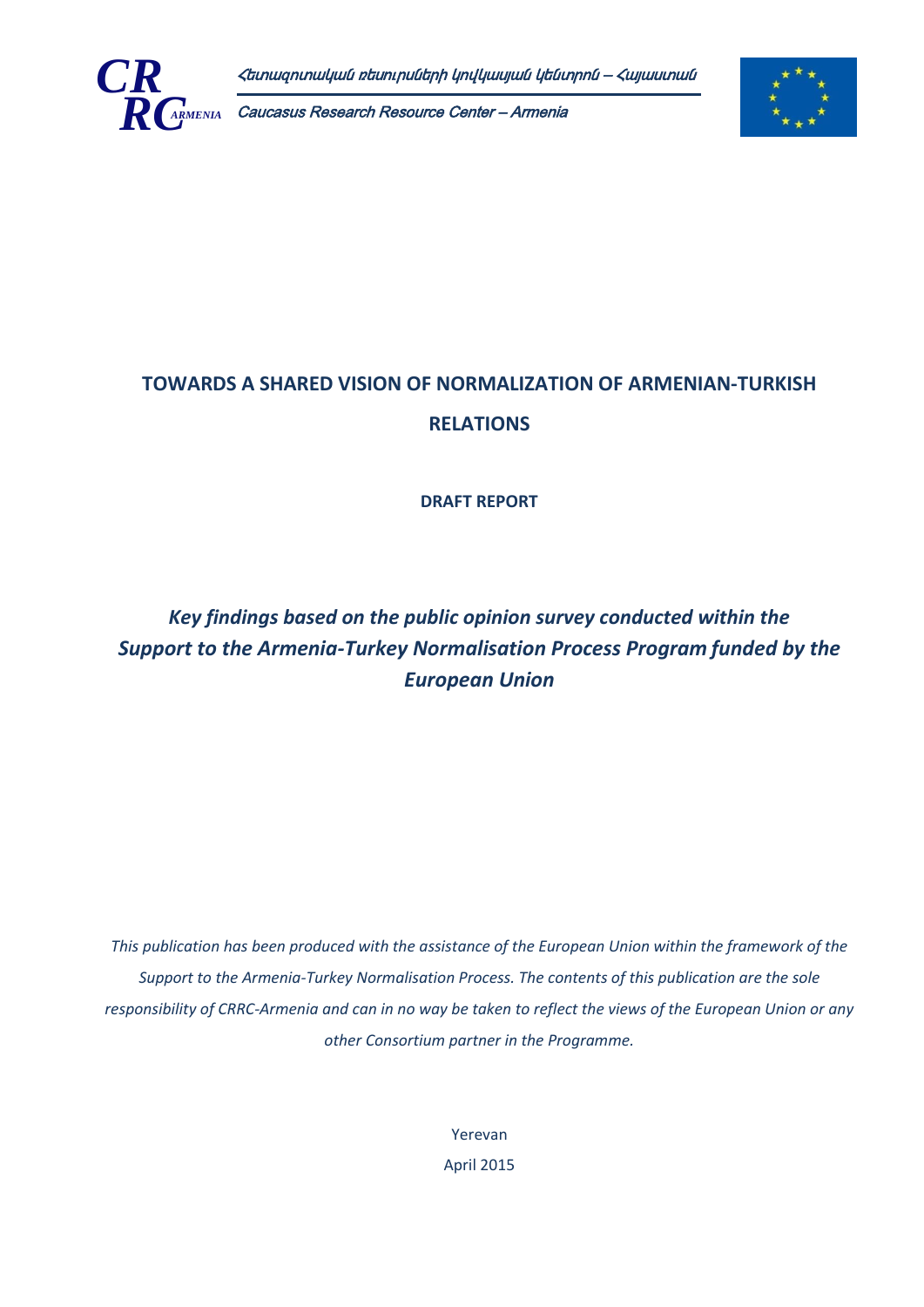# **CONTENTS**

| 5. Recognition of the Armenian Genocide and Commemoration Behavior22   |  |
|------------------------------------------------------------------------|--|
|                                                                        |  |
|                                                                        |  |
|                                                                        |  |
| Annex 2: Sampling Methodology and Demographic Profile of Respondents38 |  |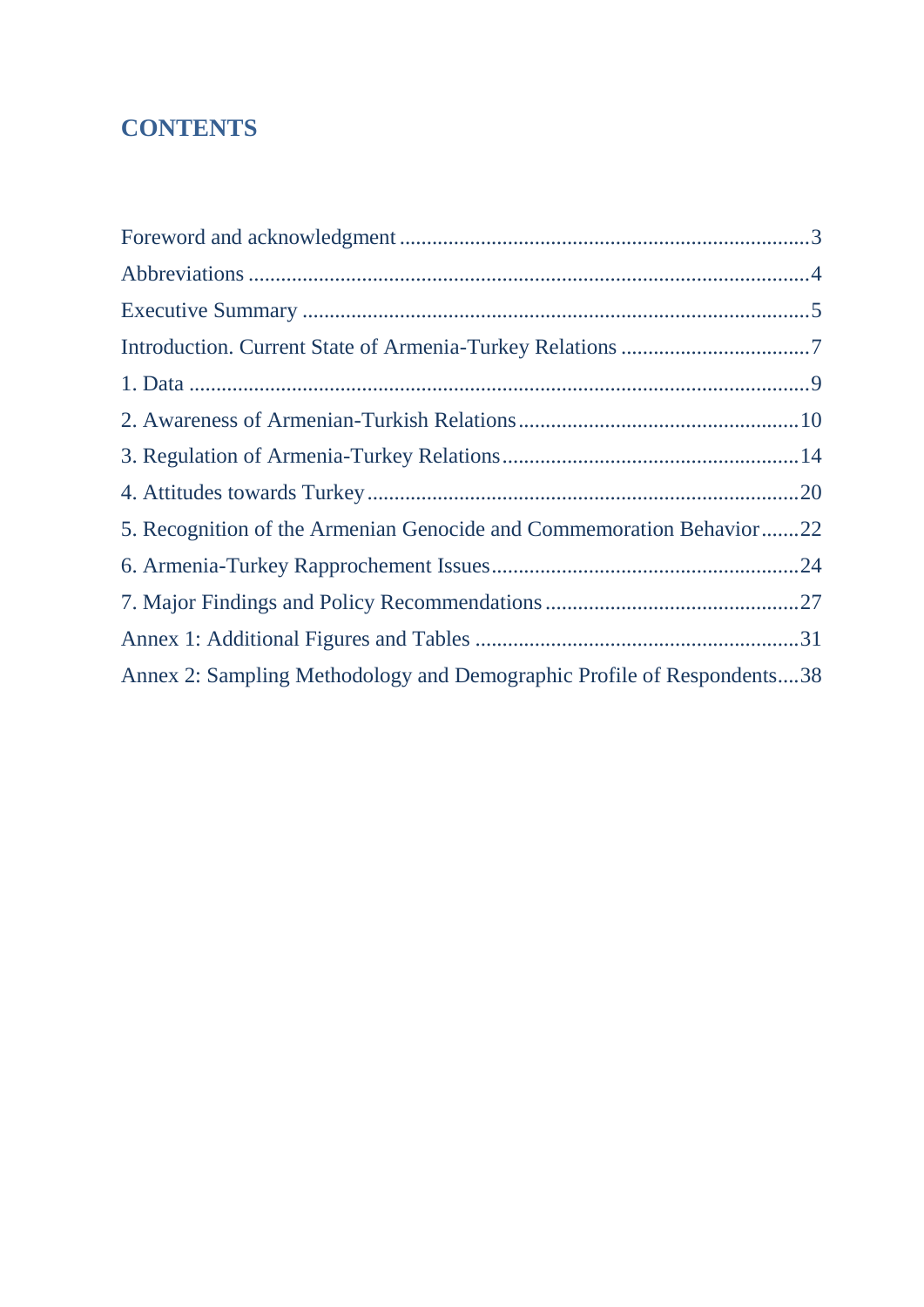# <span id="page-2-0"></span>**Foreword and acknowledgment**

Dear reader,

It is a great pleasure to introduce this study on normalization relations between the Republic of Armenia and the Republic of Turkey. The study aims to promote efforts toward the normalization of relations between Turkey and Armenia and toward an open people-to-people dialogue, through cultivating the access to balanced information in both Armenian and Turkish societies. The key objectives include: measure the public's views towards the normalization of the Turkish-Armenian relations through a public opinion survey in Armenia; identify and discuss the possible ways and incentives for the normalization; develop and promote policy recommendations in support of the normalization process.

Due to historical factors, including both the Armenian Genocide and the Nagorno-Karabakh conflict with Azerbaijan, Armenia and Turkey have a complicated relationship. Thus, this report also seeks to disclose the extent at which the initiatives of the Armenian Government and the civil society are in line with preferences of Armenian citizens regarding the recent developments in official Yerevan and Ankara. CRRC-Armenia and its Turkish partner, the Turkish Economic and Social Studies Foundation (TESEV) that assisted with the project, wholeheartedly believe that public opinion on this matter is of utmost importance in informing the broad audience, including policy makers, researchers, and the media. The two groups' understanding of the current Armenia-Turkey relationship, as well as their ideas at how to rectify the current situation, is, in our opinion, vital to create a more fluid society, both in the national and international realm.

This study is a great example of the collaborative efforts between Armenian and Turkish civil society organizations and think tanks. At different times, certain research on the matter was carried out. In 2010, though not as detailed as the current survey, CRRC-Armenia and TESEV have already completed studies on the public opinion of relations between the two nations. To get a better sense of people's understanding about the Armenian-Turkish relationship, CRRC-Armenia employed few questions through its annual Caucasus Barometer surveys. Similarly, in 2005, on the 90th commemoration of the Armenian Genocide, the Armenian Center for National and International Studies (ACNIS) completed a study to understand public opinion of Armenians. In the same respect, the Turkish Centre for Economics and Foreign Policy Studies (EDAM) explored attitudes of Turkish people regarding the Armenia-Turkey relations. Though, all previous studies were thorough, we believed that there was something vital missing from our previous reports: a high level of exchange for the 100th commemoration of the Armenian Genocide. We adopted many questions from the previous studies enabling comparison of the responses of citizens. We hope that we were able to complete a well-rounded, full report that will bring about new opportunities for an open discussion, both within the national governments themselves, and also across international lines. The results of our findings will hopefully lead to economic, political, and social development between Armenia and Turkey. Meantime, we will be happy to hear everyone's concerns, remarks and recommendations regarding the findings explored in the report.

I would also like to take this moment to acknowledge all those who collaborated on this report. Alexander Grigoryan, who wrote and edited the analytical report; Monica Shahmenendyan, who completed the sampling and chart preparations; Hrachia Kazhoyan and Suzanna Parseghyan for questionnaire development; Talar Kakilian, Aybars Görgülü, Zarrin Cengiz and Artak Ayunts, who assisted in editing the report; Vahram Ter-Matevosyan and Tigran Matosyan, who reviewed and commented the questionnaire; and to all other individuals who helped make this report come true, thank you!

Sincerely,

*Heghine Manasyan, CRRC-Armenia CEO*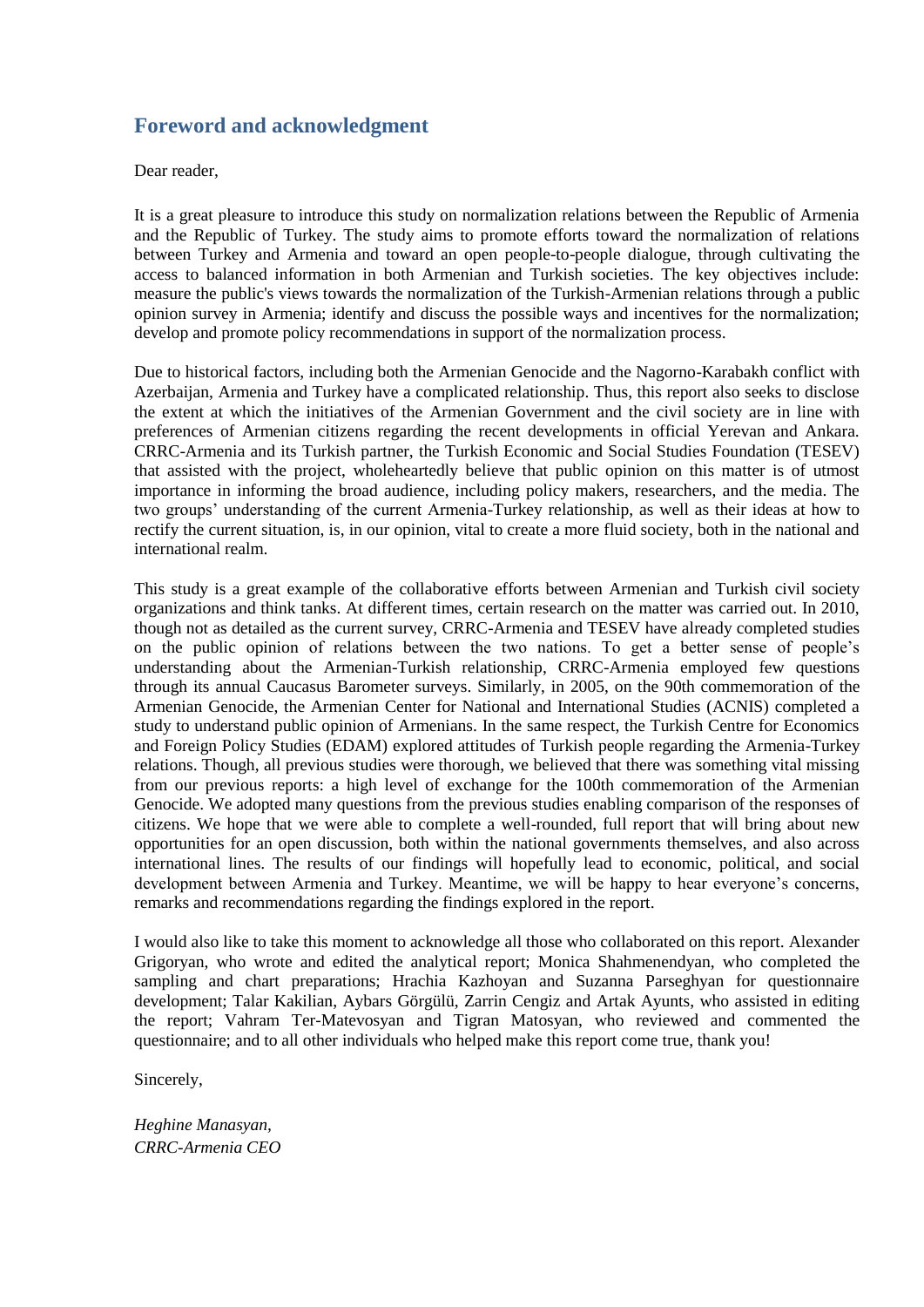# <span id="page-3-0"></span>**Abbreviations**

| <b>ACNIS</b> | Armenian Center for National and International Studies |
|--------------|--------------------------------------------------------|
| CB           | Caucasus Barometer                                     |
| <b>CRRC</b>  | Caucasus Research Resource Center                      |
| <b>EDAM</b>  | Centre for Economics and Foreign Policy Studies        |
| EPF          | Eurasia Partnership Foundation                         |
| EU           | European Union                                         |
| RA           | Republic of Armenia                                    |
| RF           | <b>Russian Federation</b>                              |
| <b>TESEV</b> | Turkish Economic and Social Studies Foundation         |
| <b>UN</b>    | United Nations organization                            |
| <b>USA</b>   | <b>United States of America</b>                        |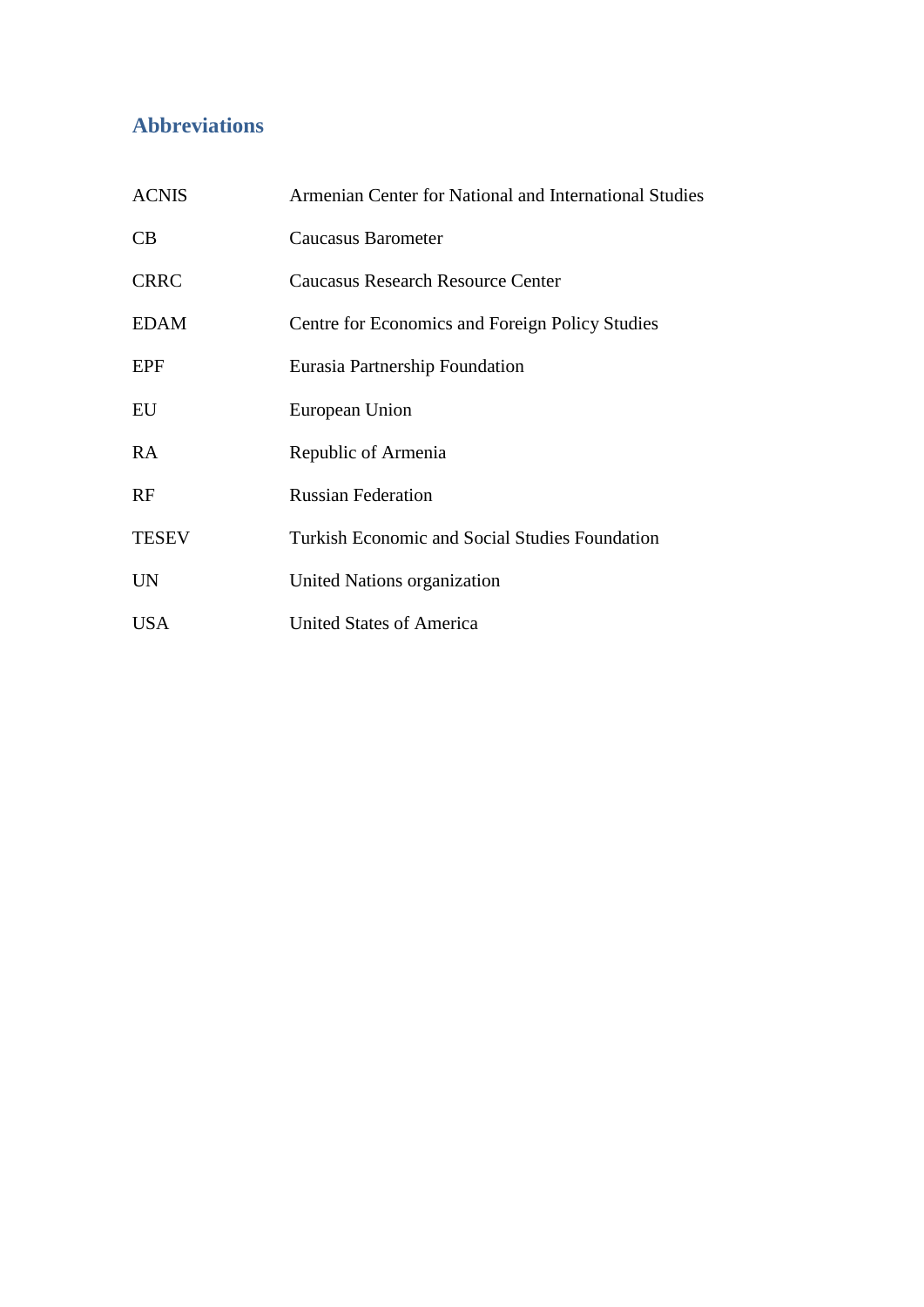# <span id="page-4-0"></span>**Executive Summary**

Our findings and recommendations from the new public poll aiming to support the Armenia-Turkey normalization are as follows:

- Respondents with a strong interest about the Armenian-Turkish relationship exhibit a corresponding awareness. The awareness can further be increased if there is access to information on Armenian-Turkish relationship. As for sources of information, both research based and expert opinions are influential in shaping respondents' views on the Armenian-Turkish relations. From a policy perspective, investment in research and expert studies in this area will help align public opinion towards a more socially cohesive direction, provided that the generated scientific and/or professional products will be outcomes of independent and objective research.
- A higher level of education is associated with a higher rate of approval of the opening of the Armenian-Turkish border. Furthermore, educated respondents believe more in the positive impact of the opening the border on the economy. A straightforward policy implication is that, in the long run, investment in education, which will also indirectly increase the awareness of the society, will help facilitate the normalization process.
- There are certain differences in people's preferences for the normalization depending on the location distance from the Armenian-Turkish border. Overall, respondents in regions bordered with Turkey are more interested in the normalization of bilateral relations. Even for a sensitive issue like security, the majority of respondents who live in regions that border Turkey have expressed that the opening of the border would have a positive impact in their areas. Still, there is no significant difference between respondents in regions bordering and not bordering with Turkey, when evaluating the impact of the opening the border on the economy, suggesting that the relevance of the normalization from the economic perspective is well acknowledged by respondents from all regions.
- With regards to knowledge pertaining to the Armenian-Turkish relations' normalization process, certain policy efforts will be needed to make the products of sophisticated research available to the general public. Coordinated joint initiatives between research institutions and central government entities that are responsible for these policies (Ministry of Foreign Affairs, Ministry of Diaspora, among others) will facilitate the process.
- The respondents stated different opinions with regards to the impact of the opening the border on national security. Conversely, respondents approved the opening of the border when evaluating its impact on the economy. Normalization without preconditions does not fully dissipate concerns about security, but at least formally exclude the direct (negative) correlation between economic and security factors in the official policies. Clearly, the tradeoff costs of economic development from opening the border are well acknowledged by the respondents.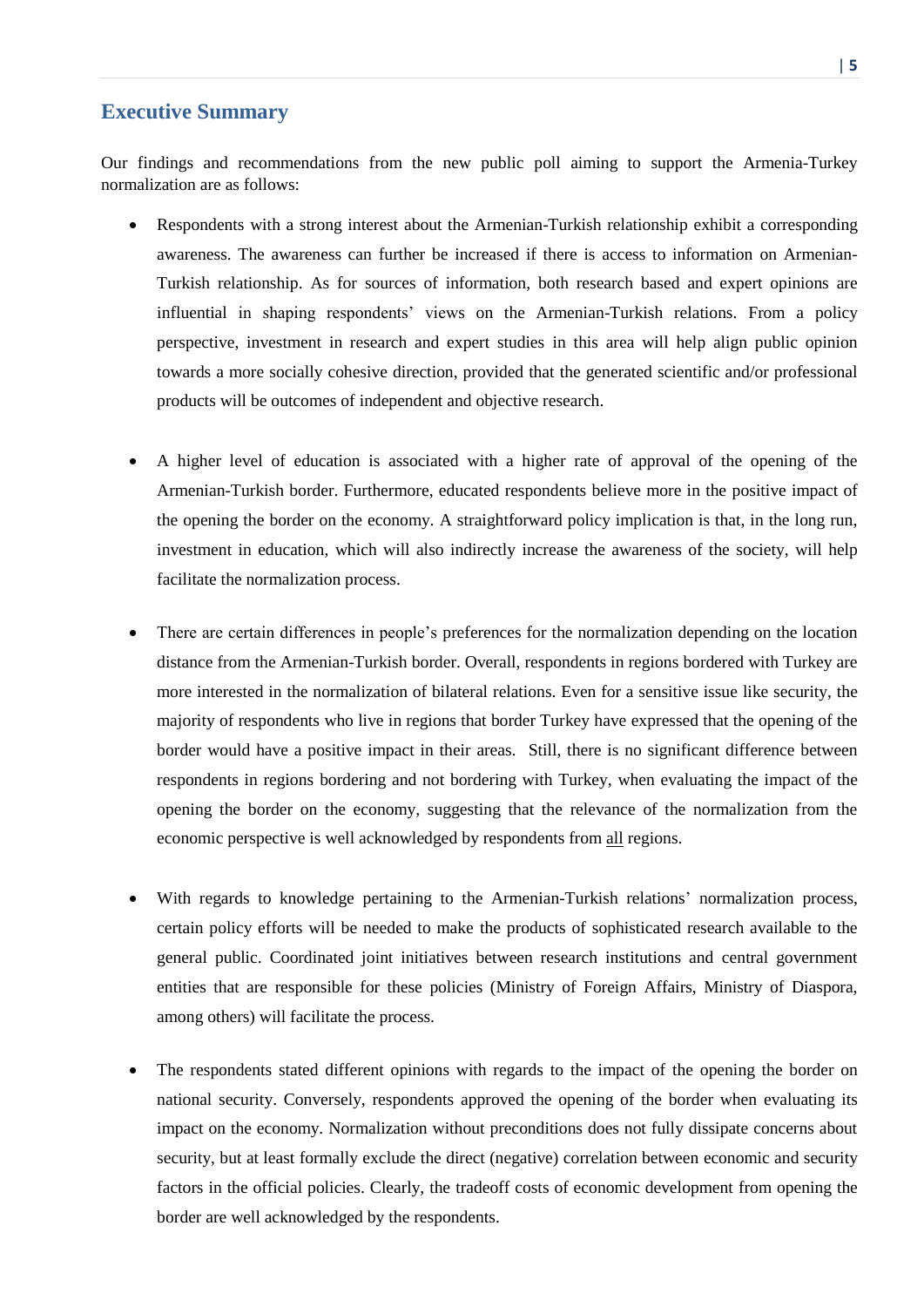- Poll participants are remarkably interested in bilateral normalization, suggesting that the Armenian Government should continue to invest time and effort into establishing a relationship with Turkey. People acknowledge that closed borders and the absence of a diplomatic relations with Turkey hinder Armenia's development. Interest in normalization is high for all age groups throughout society.
- The survey shows that normalization without preconditions is supported by the majority of the society, implying that the Armenian Government, when requesting no-preconditions in the normalization process in the Armenian-Turkish 2009 protocols, reflected the opinion of the societal majority.
- Regarding the change in Armenians' attitude towards preconditions, they value a *no preconditions* approach in the bilateral relationship more so in 2014 than they did in 2012. A separate study is needed to identify the impact of the official position on the change of people's attitude towards the *no preconditions* approach in recent years.
- However, according to the respondents, throughout the process of establishing normalization without preconditions, issues pertaining to the Armenian Genocide and/or the Nagorno-Karabakh conflict should not be disregarded. When opening the border is under question, respondents' interests are rather concentrated towards these two issues. The complexity of the relationship makes diplomatic talks and policy moves even more complex. This enables the Armenian Government to enter the normalization process by largely taking into account possible consequences for society.
- Though we lack a common base for data collected within the ACNIS (2005) survey, the Caucasus Barometer (2010) survey and the current dataset, the general pattern in recent decade is that Armenians express a more neutral attitude towards Turkey's possible membership of the European Union. Many see Turkey's accession into the EU beneficial for Armenia, as it would entail certain responsibilities and conditions that Turkey would need to meet prior to joining the EU. There is, however, one important exception: in 2014, 94% respondents from our dataset thought that the recognition of the Armenian Genocide should be a precondition for Turkey to join the EU, while in 2012, a little less but still 84% of respondents from the Caucasus Barometer survey had the same opinion. We conclude that, in 2014, Armenians placed a higher emphasis on the recognition of the Genocide than they did two years ago.
- According to the survey results, the Armenian Government, adhering to the respondents' preferences, should claim reparation of territorial rights from Turkey as a consequence of the official recognition of the Armenian Genocide. Despite the strong awareness on the importance of economic development, respondents' claims for reparations are continuously high in demand. Armenians are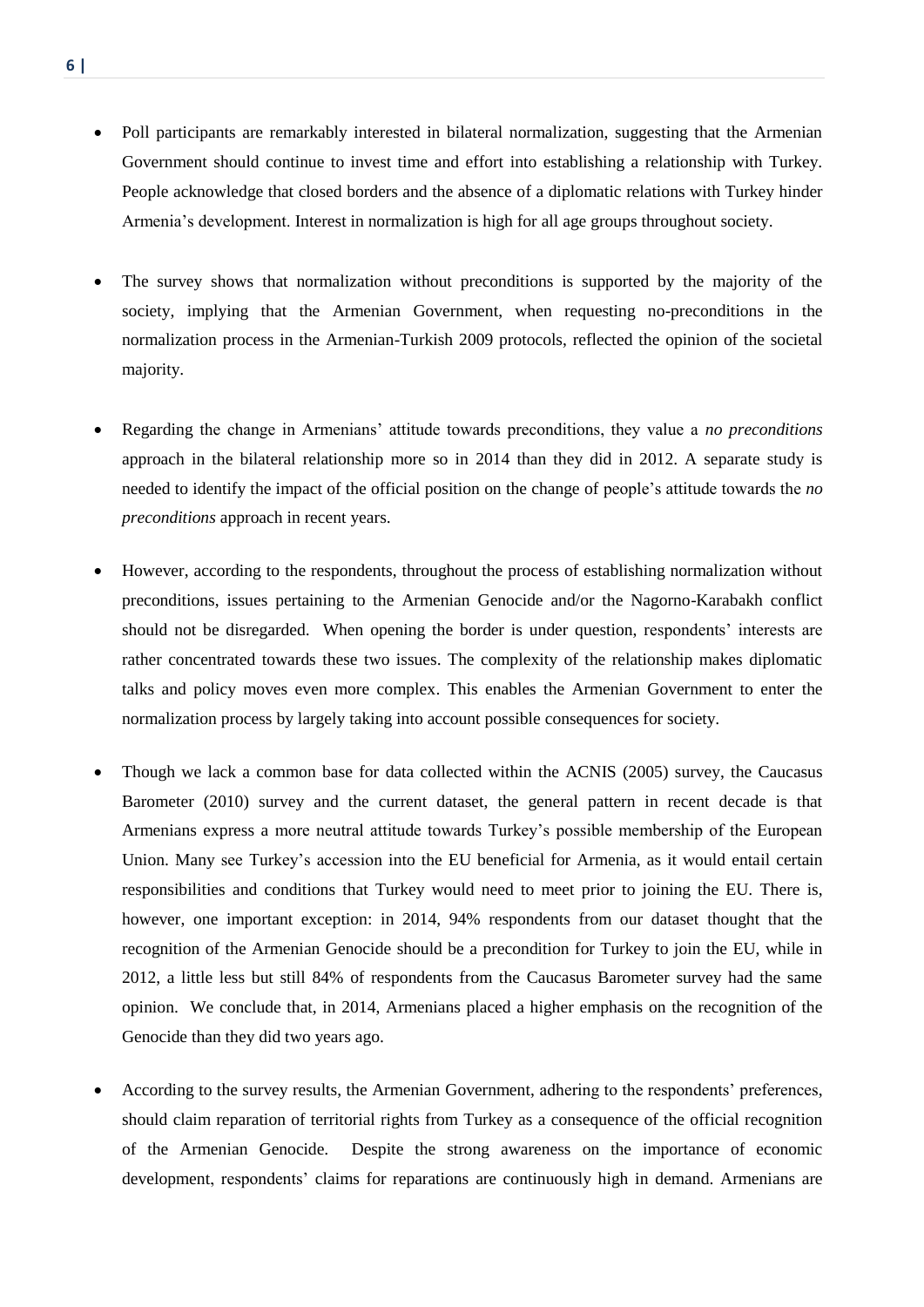well aware that Turkey is very sensitive to reparation claims and consider them, along with Nagorno-Karabakh, as one of the main preconditions for establishing economic ties.

- Despite the very initiatives of Yerevan towards normalization and recognition of the Armenian Genocide, respondents do not believe that official policies will make Turkey recognize the Armenian Genocide. Rather, they believe that recognition of the Genocide can be achieved through pressures from a third party, such as Russia, the EU and/or the US. Current policies of Yerevan towards recognition should be more targeted and efficient in order to convince Armenians.
- More than 70% of respondents indicate that Azerbaijan's policies affect the Armenian-Turkish relations greatly. If Armenia makes a policy move, it is strongly believed that the response by Ankara will incorporate Azerbaijan's interests.
- Finally, respondents give some credit to the role of civil society initiatives targeting Armenia-Turkey reconciliation. There are several areas of initiatives presented to the respondents for indication, but none of them has support from the majority of respondents. We hypothesize that responses reflect distrust towards the influence of civil initiatives on the reconciliation process. What is the "contribution" of the Armenian Government in this outcome? Our analysis suggests that the official policies are quite in line with the societal preferences, implying that there should be no incentives for the Armenian Government to create obstacles for civil society initiatives, as long as they fairly represent the needs of society. The alternative explanation for such a low relevance of civil initiatives (according to respondents) is that the Armenian society does not value civil initiatives enough and is therefore reluctant to delegate tasks to civil society organizations working on the normalization of the Armenian-Turkish relationship. If this is the case, long term efforts from the Armenian Government and international organizations are needed to increase the importance and role of civil society organizations and their initiatives, particularly during the normalization process.

## <span id="page-6-0"></span>**Introduction. Current State of Armenia-Turkey Relations**

 $\overline{a}$ 

Located at the crossroads of Europe and Asia, Armenia and Turkey are two neighboring countries that share a 328km land border. The two countries have not had official diplomatic relations since 1993, when Turkey closed the border in reaction to the ongoing armed conflict between Armenia and Azerbaijan over the region of Nagorno-Karabakh. While there are numerous estimations as to the potential economic and social impacts of the Armenian-Turkish border<sup>1</sup>, opening the border is generally seen as vitally important, not only for the

<sup>1</sup> According to Evgeny Polyakov, World Bank expert, opening the Armenia-Turkey and Armenia-Azerbaijan borders would increase Armenian exports by 200% and GDP by 30% (see Polyakov, E. (2000). "Changing Trade Patterns after Conflict Resolution in SouthCaucasus", World Bank paper). Another paper developed by AEPLAC experts suggests much less impact: 17.7% increase in exports and 2.7% - in GDP (see Jrbashyan, T. at al (2005). "Study of the Economic Impact on the Armenian Economy from Re-Opening of the Armenian-Turkish Borders. Implications for External Trade", Armenian-European Policy and Legal Advice Centre (AEPLAC), [www.aeplac.eu\)](http://www.aeplac.eu/). Beilocket al estimated that border opening will increase Armenian imports from Turkey by 50% and exports to Turkey by 38% (see Beilock, R.,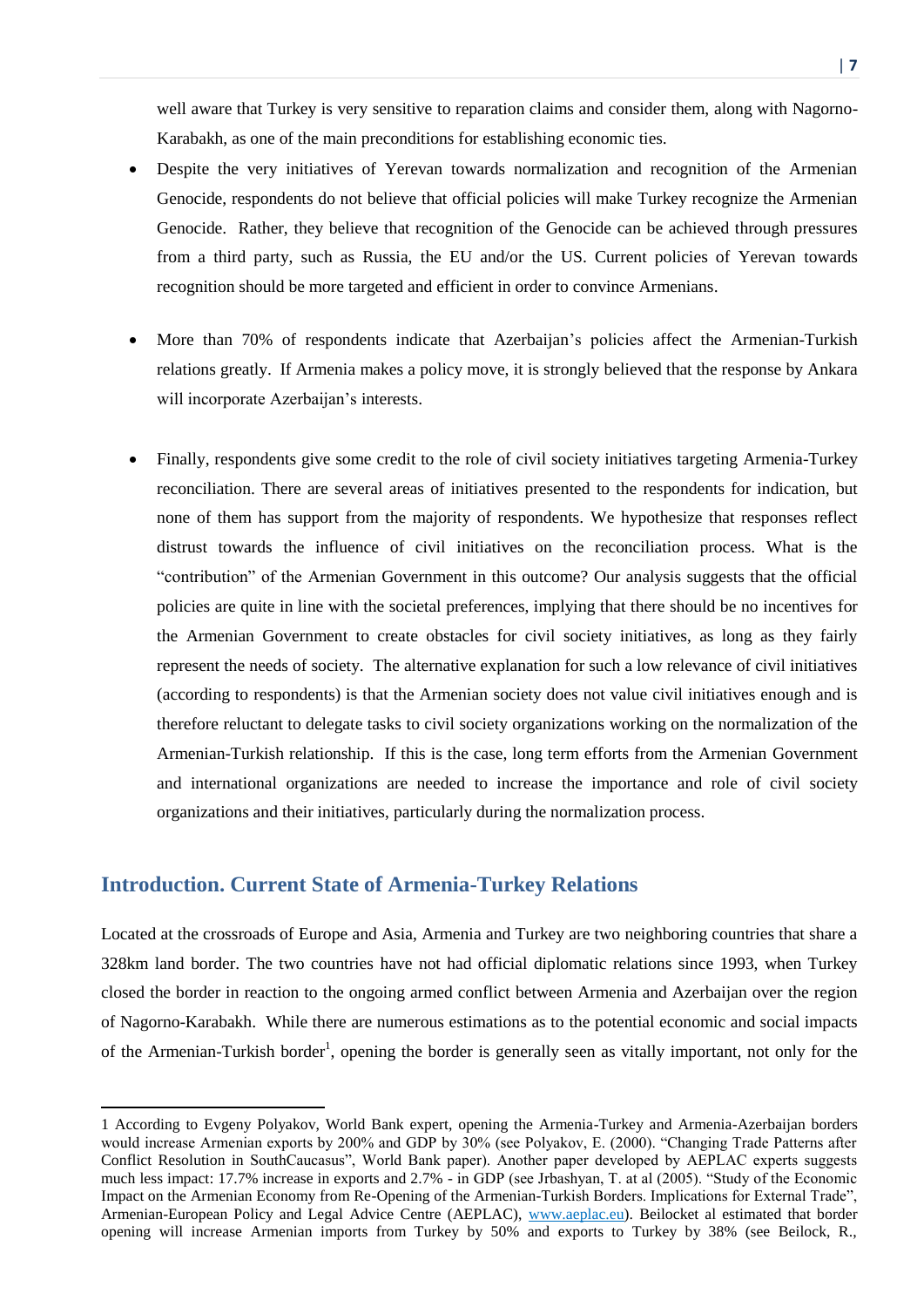stability of Armenia and Turkey, but also for the region as a whole. The most recent attempt at addressing the border issues took place in 2009, when the Turkish and Armenian government, along with mediation from the international community, began their so-called "football diplomacy"<sup>2</sup>. Nevertheless, in 2010, negotiations were stalled and the rapprochement process was suspended  $3$ . There have been several complex and volatile issues that has kept the negotiations from moving forward. The following are the three most important issues:

- *- Genocide recognition:* Arguably the most contentious and emotional issue holding up negotiations between Turkey and Armenia is the Armenian Genocide of the early 20<sup>th</sup> century. Armenia has made it clear that the recognition of the Genocide a key issue in its foreign policy. Turkey persistently refuses to recognize the Armenian Genocide, and calls for delegating the issue to historians<sup>4</sup>.
- *- Territorial claims:* Turkey has consistently expressed concern over the possibility of Armenia making territorial claims, asserting that Armenia has yet to formally recognize the treaties of Kars (1921) and Alexandrapol (1920), which established the two states' current borders.
- *- Nagorno-Karabakh:* The conflict between Armenia and Azerbaijan, which has resulted in a state of "no war-no peace" since the mid–1990's, has had a strong influence on Armenian–Turkish relations. Beginning in the late 1980's, Armenians in the [Nagorno-Karabakh Autonomous Oblast](http://en.wikipedia.org/wiki/Nagorno-Karabakh_Autonomous_Oblast) of Azerbaijan voiced their right to self-determination and (re)unification with Armenia. Following the fall of the Soviet Union, the issues between Armenia and Azerbaijan continued to escalate, resulting in war between the two nations. While a ceasefire has been in place since 1994, an analyst from Turkey states that, "Armenia continues to control close to 20% of Azeri territory, in contradiction of international law and the United Nations General Assembly".<sup>5</sup> In response, Azerbaijan has pressured Turkey, its closest ally, to keep their border with Armenia closed in the hope that it would force Armenia to withdraw its troops from Western Azerbaijan.<sup>6</sup> Armenia, on the other hand, has declared that its relations with Azerbaijan and the Nagorno-Karabakh issue should in no way influence negotiations with Turkey, as they are unrelated.

The new public opinion poll aims to identify Armenians' attitude towards the normalization of the Armenian-Turkish relations. In light of recent developments between officials in Yerevan and Ankara, the poll aims to disclose to what extent the initiatives of the Armenian government are in line with preferences of Armenian citizens. When applicable, the results from this public poll have been compared with the results retrieved from

http://www.tesev.org.tr/assets/publications/file/Assessing%20the%20Raprochment%20Process\_05.2010.pdf

-

K.Toroysan, and A.Gagnidze, (2006a). "A Phased Strategy for Opening Armenia's Western Border", Armenian Journal of Public Policy, Conference Proceedings, March 2007, [www.aiprg.net\)](http://www.aiprg.net/).

<sup>2</sup> Turkey and Armenia started their dialogue when Armenian President, Serge Sargsyan, invited his Turkish counterpart, Abdullah Gul, to attend a Turkish-Armenian soccer match in Yerevan in September of 2008.

<sup>3</sup> Görgülü, A., Iskandaryan, A., and Minasyan, S. (2010) "Turkey-Armenia Dialogue Series: Assessing the Rapprochement Process", Working Paper of TESEV.

 $4 \text{ In } 2005$ , the Turkish Prime Minister proposed the President of Armenia to establish a joint group of historians and other experts for this purpose (see David Shahnazaryan, "Turkish Policy Quarterly", Fall 2014).

<sup>5</sup> Görgülü, A. 2008. 'Turkey-Armenia Relations: A Vicious Circle', Turkish Economic and Social Studies Foundation.

<sup>&</sup>lt;sup>6</sup> de Waal, T. 2011. 'Turkey and Armenia: A Second Chance?' Turkish Policy Quarterly.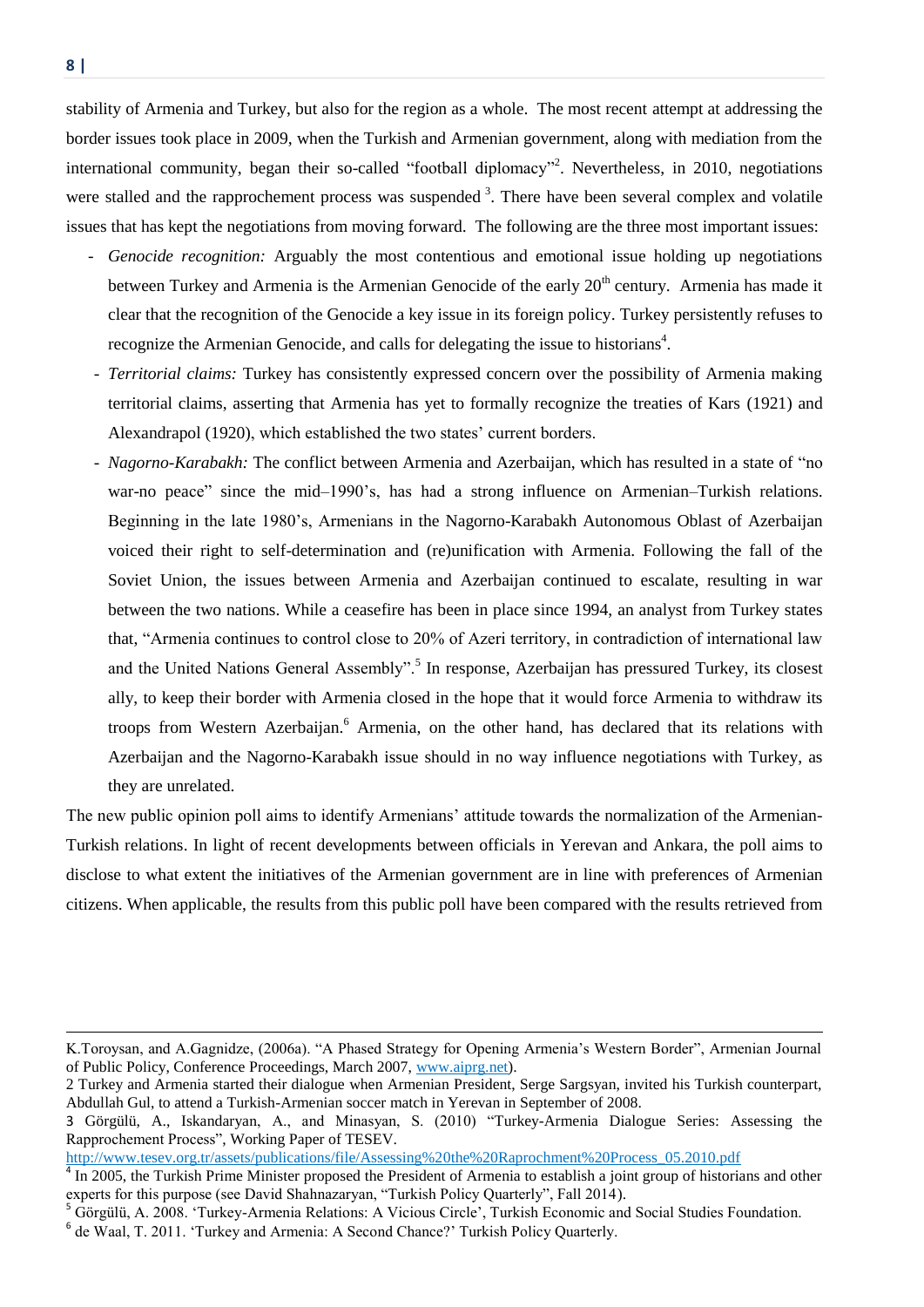identical questions from the Caucasus Barometer dataset<sup>7</sup>. This comparison provides a dynamic picture of how public opinion may have changed over a specified issue.

## <span id="page-8-0"></span>**1. Data**

 $\overline{a}$ 

The analysis below is drawn from the database "Public Opinion Poll: The Ways for Normalization of Armenian-Turkish Relations", conducted by the Caucasus Research Resource Center (CRRC)-Armenia in December 13-25, 2014. The questionnaire, employed with 1164 adult population of randomly sampled households (details on sampling methodology and demographic profile of respondents are presented in Annex 2), included 5 sections, each of them targeting a distinct aspect of Armenian-Turkish relations:

- *-* Overall Awareness of Armenian-Turkish Relations,
- *-* Regulation of Armenian-Turkish Relations,
- *-* Attitudes towards Turkey,
- *-* Recognition of the Armenian Genocide and Commemoration Behavior,
- *-* Armenia-Turkey Rapprochement.

The dataset constructed from the public poll addresses a large set of issues in connection with the normalization of the Armenian-Turkish relations. In the last decade, two other datasets have been collected addressing issues regarding the Armenian-Turkish relationship: Armenian Center for National and International Studies (ACNIS) in 2005<sup>8</sup> and Caucasus Barometer Dataset (2009-2013). The analytical report by ACNIS, entitled "The Armenian Genocide: 90 Years and Waiting," involves polling questions that are related only to the Armenian Genocide. The Caucasus Barometer (CB) is an annual survey with a more general dataset and involves several socio-economic dimensions for the three South Caucasian countries. In particular, it involves a limited number of questions for Armenians concerning the Armenia-Turkey relationship.

The current poll is aimed at facilitating discussions pertaining to the  $100<sup>th</sup>$  anniversary of the commemoration of the Armenian Genocide. Nevertheless, the scope of the study is general enough to address the all essential aspects of bilateral relations. When applicable, we compare the new results with those in ACNIS, carefully noting the differences in question-statements and options in terms of suggested answers. Moreover, certain questions are directly taken from the Caucasus Barometer to the new public poll's questionnaire in order to compare results and disclose the dynamic change of people's attitude towards certain aspects of the Armenian-Turkish relationship. Overall, comparing the new results with those from two above-mentioned datasets will hopefully provide insights as to how patterns have changed in the last 5-10 years. *Section two* discloses respondents' overall interest in and awareness of the bilateral relationship. The awareness of the

<sup>&</sup>lt;sup>7</sup> Caucasus Barometer is the annual household survey (for the period 2004-2013) about social economic issues and political attitudes conducted by CRRC. The dataset is an open source and can be downloaded from [http://caucasusbarometer.org/en/datasets/.](http://caucasusbarometer.org/en/datasets/) 

<sup>&</sup>lt;sup>8</sup>Armenian Center for National and International Studies (ACNIS), has conducted Public Opinion Poll among 1900 citizens from Yerevan and all Armenia about the Armenian Genocide. Summary statistics can be found in [http://acnis.am/old/pr/genocide/Socio13eng.pdf.](http://acnis.am/old/pr/genocide/Socio13eng.pdf)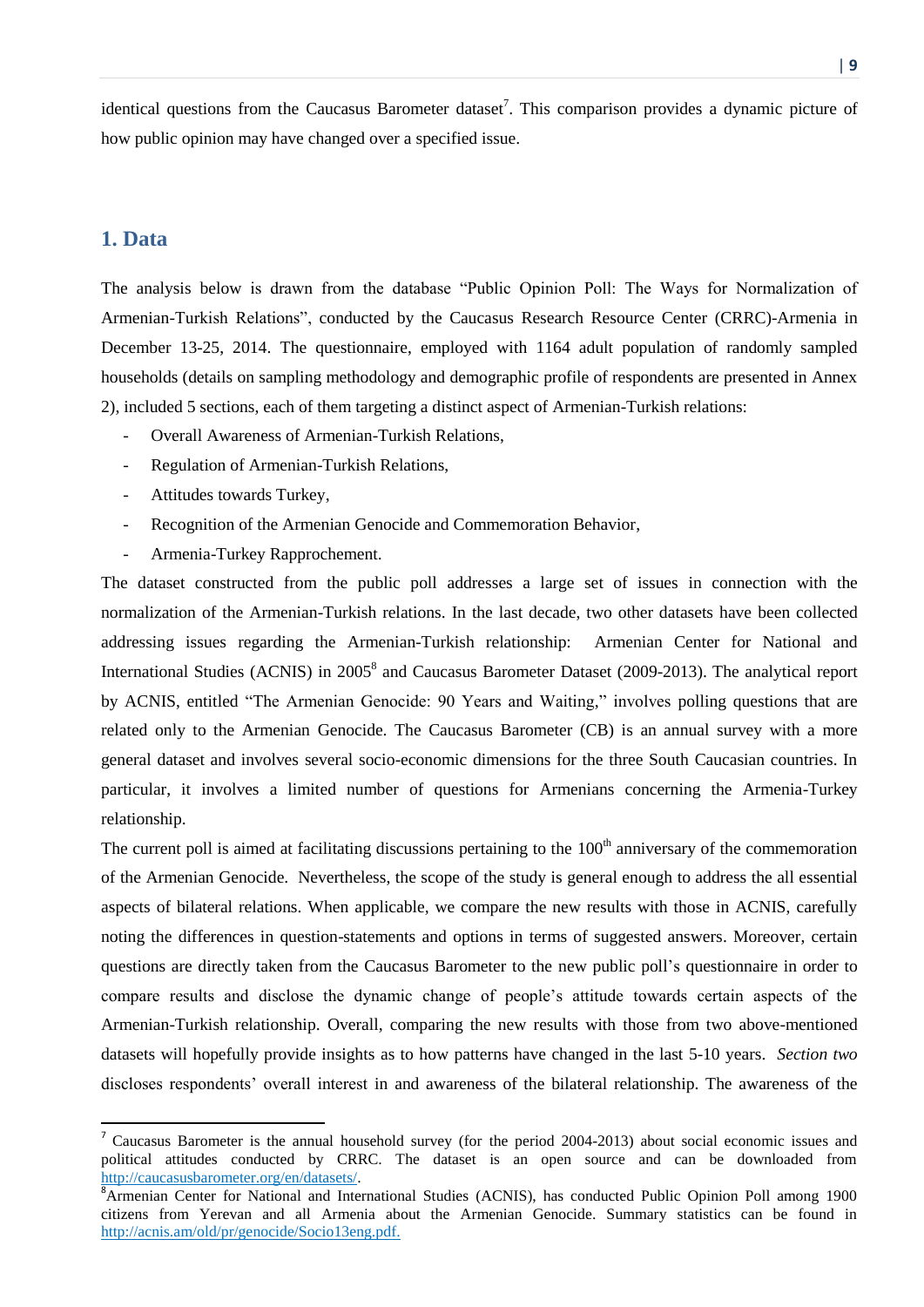$\overline{a}$ 

relations, sources of information and the areas/context of interests for respondents are explored. *Section three* studies the potential for the regulation of Armenian-Turkish relations. In particular, the role of preconditions in opening the border is analyzed. Also, the influence of the normalization on the issues, towards which Armenia is most sensitive (such as the recognition of the Armenian Genocide by Turkey, resolution of the Nagorno-Karabakh conflict and the development of the Armenian economy, among others<sup>9</sup>), are studied. *Section four* aims to disclose Armenians' attitude towards Turks and the Republic of Turkey's official position on problematic issues. Trust towards Turks in business and other social (familial) interactions is explored. The findings are compared with those from the Caucasus Barometer dataset. Recognition of the Armenian Genocide and Commemoration Behavior is explored in *section five,* while *section six* further sheds light on the potential of the normalization relations by trying to find which sectors the public believes Armenia should establish relations with Turkey or what the next steps should be for Armenia and Turkey towards the normalization. Importantly, the impact of Azerbaijan on the Armenian-Turkish relations is further studied.

*Technical note:* All the charts and tables in the report reflect the valid percentages and don't include "don't know" and "refuse to answer" options, unless noted otherwise. In the cases where the respondents could choose more than one answer, the percentages do not add up to a 100; it is driven by the specificity of the analysis and is not a mistake. Numbers presented in the analysis may differ slightly from the numbers in the charts and tables, resulting from rounding up numbers. In some cases smaller numbers are excluded to avoid clutter in the presentation of the data.

# <span id="page-9-0"></span>**2. Awareness of Armenian-Turkish Relations**

Expectedly, respondents are quite interested in the normalization of the official Armenian-Turkish relations. In particular, 79% of the total number of respondents are fairly or very interested (Figure 2.1). There is, however, a substantial difference between men and women: while both groups are similar in terms of the general interest in normalization, 32% of men are very interested, while only 23% of women express the same level of interest. Moreover, the strength of interest increases with age: only 20% of the respondents between the ages of 18-30 are very interested, while 31% of the respondents over the age of 60 have expressed the same interest (Annex, Figure 1).

<sup>&</sup>lt;sup>9</sup> There are 18 areas specified in this particular question, both country and region specific.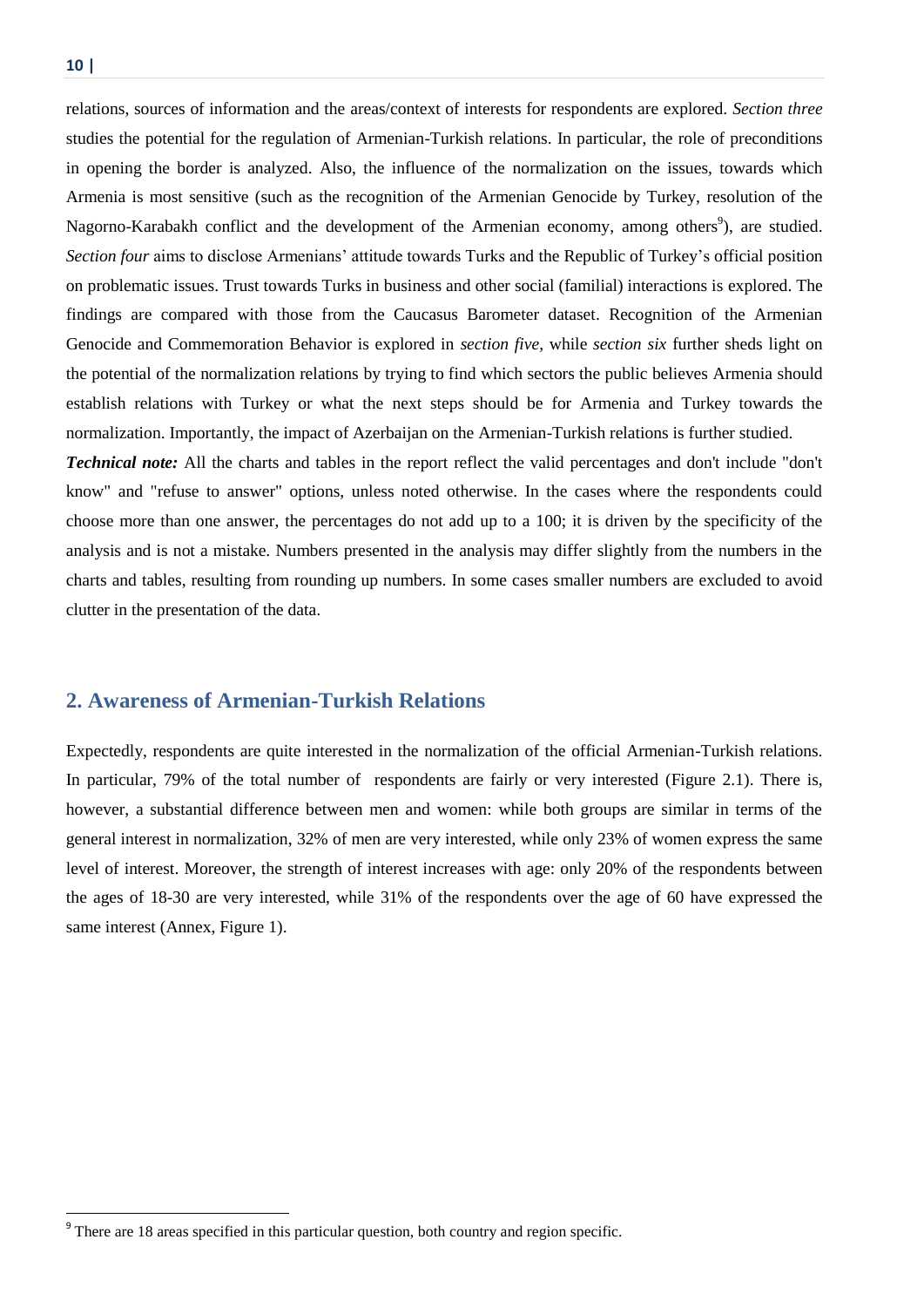

**Figure 2.1. Are you interested in normalization of the official Armenia-Turkey relations?**

The interest in normalization increases with the level of education (see Annex Figure 1.1) – the fraction of the respondents who are very interested in normalization is the lowest among the respondents with (at most) an incomplete secondary education (20%) and it is the highest among the respondents with (at least) higher education  $(32\%)^{10}$ . The same analysis is conducted for regions<sup>11</sup> bordering Turkey versus regions with no border with Turkey. As Annex Figure 1.2 indicates, there is a (significant) difference between respondents' interest in normalization of the Armenian-Turkish relation in the two regions: overall, respondents in regions bordered with Turkey are more interested in normalization. 32% of the respondents living in bordering regions are very interested, while the fraction of such respondents in regions without a border with Turkey is 24%. It is useful to explore the awareness of respondents about the Armenian-Turkish relations in connection with

their interest. Armenians in the sample seem to be less aware of the relationship compared to their interest: 55% of respondents are fairly or well aware of the relationship while 79% are fairly or very interested in it. The interesting question that emerges is whether, in general, those who are more interested in Armenian-Turkish relations are also more aware of the conflict, presuming that a stronger interest may motivate an increased awareness. Such a positive relationship is indeed observed in Figure 2.2.

<sup>&</sup>lt;sup>10</sup> The change of the pattern among educational categories is significant.

<sup>&</sup>lt;sup>11</sup> An administrative region in Armenia is called Marz.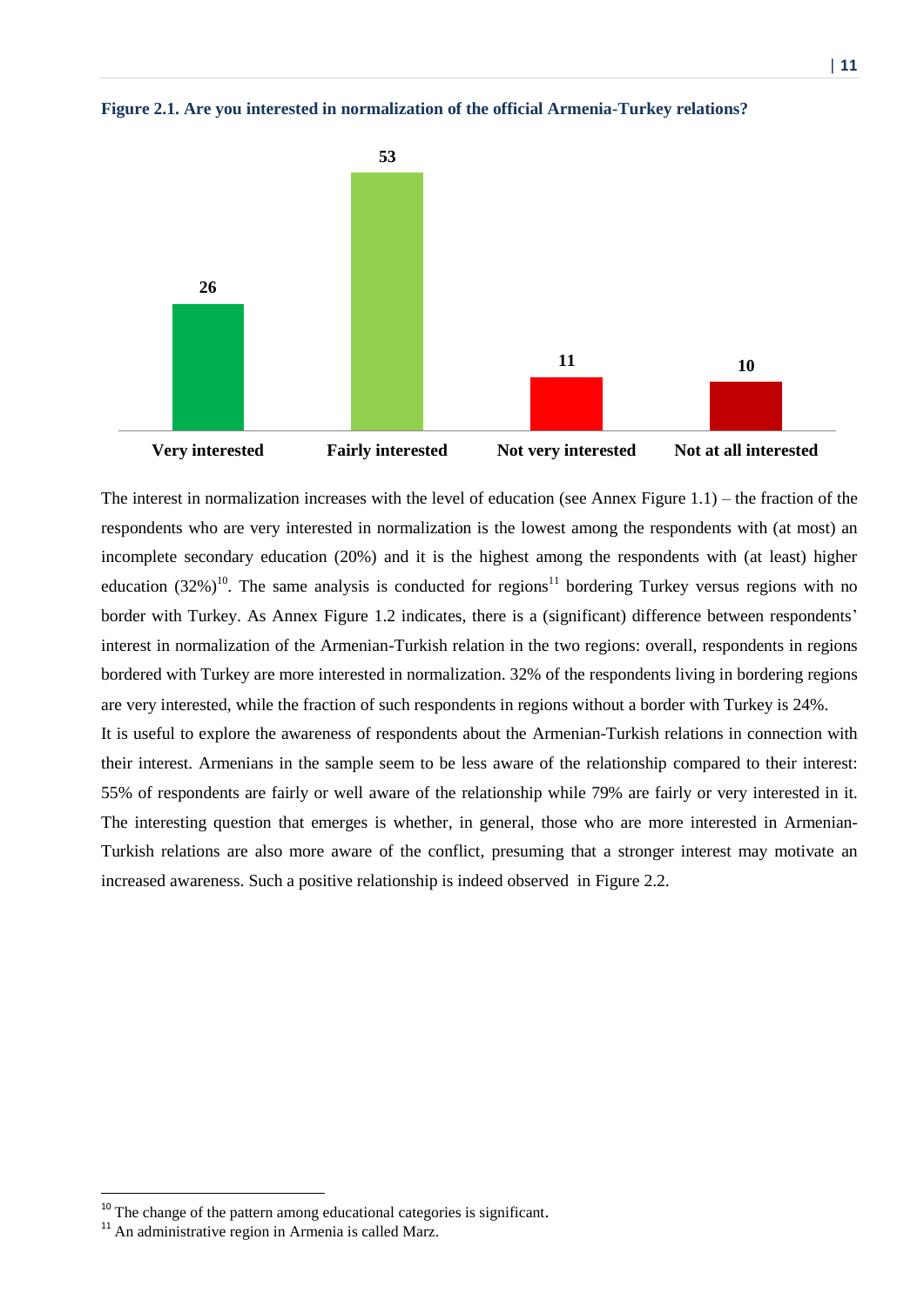

**Figure 2.2. The relationship between interest and awareness of the Armenian-Turkish relations**

A significant majority of respondents (73%) stated that they obtained their information regarding the Armenian-Turkish relationship from television programs, while 23% said that the Internet was their main source of information. 65% of the respondents between the ages of 18-30 often use television as a source of information, while this share jumps to 75-76% for respondents in the other age categories. Internet is a quite common resource among the respondents between the ages 18-30 (44%), while only 8% of the respondents above 60 use Internet to get information on the subject.

On average, respondents value the opinions of their friends, families, acquaintances and neighbors (henceforth social network) about the Armenian-Turkish relationship, on average, as much as the opinions of professional entities operating in Armenia, such as researchers/scientists, experts and, to a lesser extent, civil society representatives. Interestingly, respondents do not find the opinions of Armenian politicians very valuable – only 16-17% consider their opinion very trustworthy (Annex Figure 2).

The trust is much weaker towards opinions coming from similar entities in Turkey. 83% of the respondents believe that the opinions of Turkish politicians are *absolutely untrustworthy*. The share of respondents perceiving the opinions of Turkish experts, researchers/scientists and civil society representatives *absolutely untrustworthy* was 73%. The distrust of Armenians regarding the opinions of their social network in Turkey is almost as high as that towards Turkish politicians, 82% (Figure 2.3). This indicates the weak confidence that Armenians display towards the diverse entities representing the Turkish community, ranging from civil society representatives and researchers to friends/acquaintances (if any) and experts.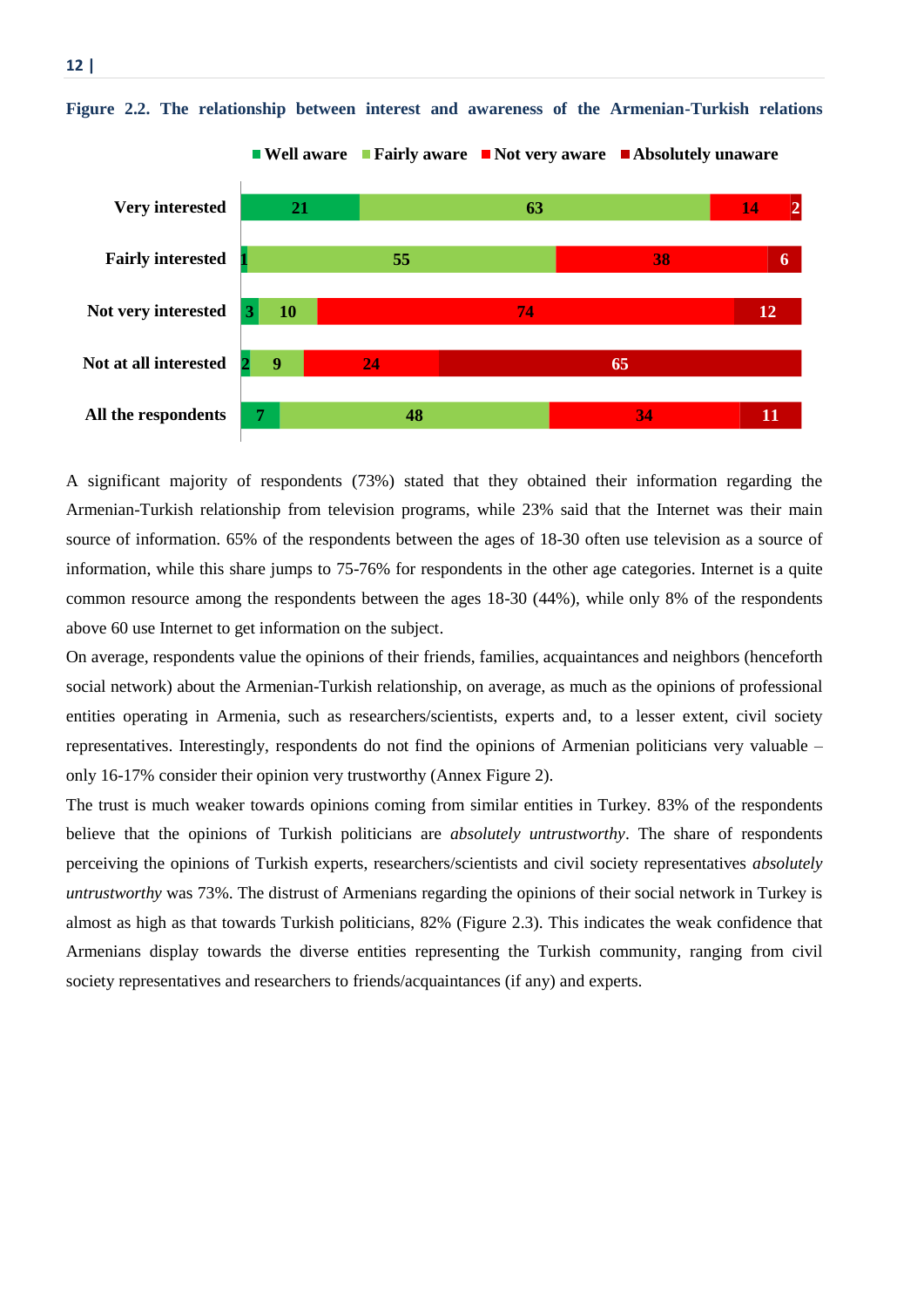

#### **Figure 2.3. With regards to Armenia-Turkey relations, whose opinions do you trust most in Turkey?**

When asked "What interests you the most in the information about Armenian-Turkish relations?", with up to 5 answers possible, the recognition of the Armenian Genocide was mentioned as a central component by 85% of the respondents (Figure 2.4). Opening the Armenian-Turkish border is the second (51%), while Turkey's influence on the resolution of the Nagorno-Karabakh conflict is the third (32%).

**Figure 2.4. What interests you most about the Armenia-Turkey relations?** (up to five answers were possible)

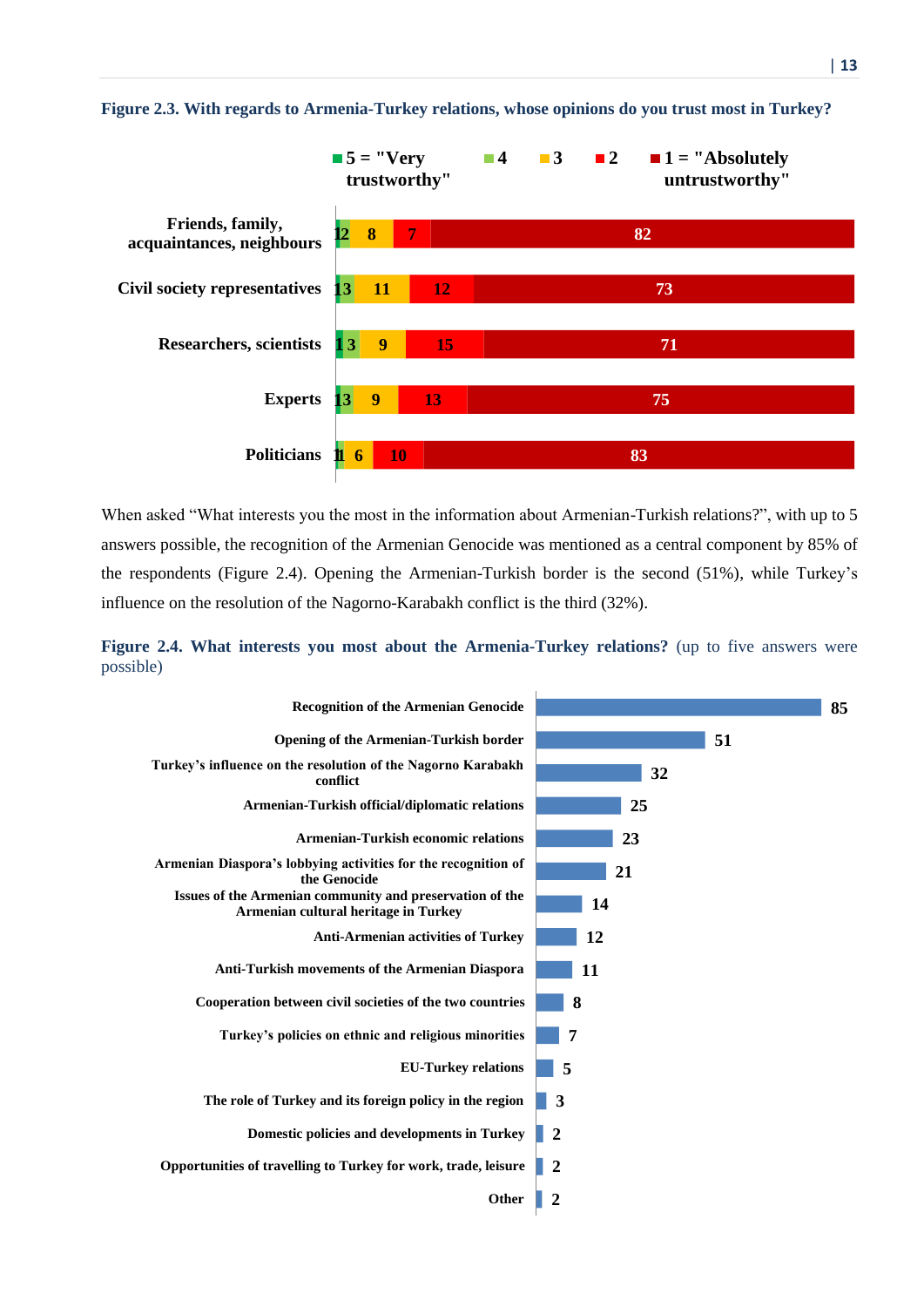# <span id="page-13-0"></span>**3. Regulation of Armenia-Turkey Relations**

As stated earlier, in 1993, Turkey unilaterally closed its land border with Armenia, and all forms of official diplomatic contacts were terminated. Currently, the regulation of bilateral relationship is directly connected to the opening of the border. For this reason, the survey involves several questions addressing the issue. Sixty eight percent of respondents answered the question "Who initiated the Armenia-Turkey border closure?" correctly. Furthermore, 25% of the responses thought that the closure of the Armenia-Turkey border was initiated by both countries. The share of respondents who responded correctly to the above question increases with age: 75% of the respondents above the age of 60 answered correctly (Turkey), while 54% of the respondents between the ages of 18-30 provided the correct answer.

Respondents express a somewhat polarized opinion on the opening of the border<sup>12</sup>. As Figure 3.1 indicates, while 51% of respondents *totally (15%) or rather approve (36%)* the opening of the border, 33% *absolutely or rather disapproves* it. There is a relatively small fraction of respondents between the two picks, suggesting that the Armenian society is not very uniform when it comes to their attitude towards the opening of the border.





When exploring the relation between the approval of the opening of the border and the level education, we have found a positive correlation (see Figure 3.1.1), although the overall pattern change has not been significant<sup>13</sup>. Nevertheless, when comparing the *totally approval* rate of respondents with the highest and the lowest education categories, the difference has been observed at more than 9% (21% and 12%, respectively).

<sup>&</sup>lt;sup>12</sup> Respondents have been asked "To what extent do you approve of opening the border between Armenia and Turkey?".

<sup>&</sup>lt;sup>13</sup> The P-value of the Pearson Chi squared statistic is 0.371.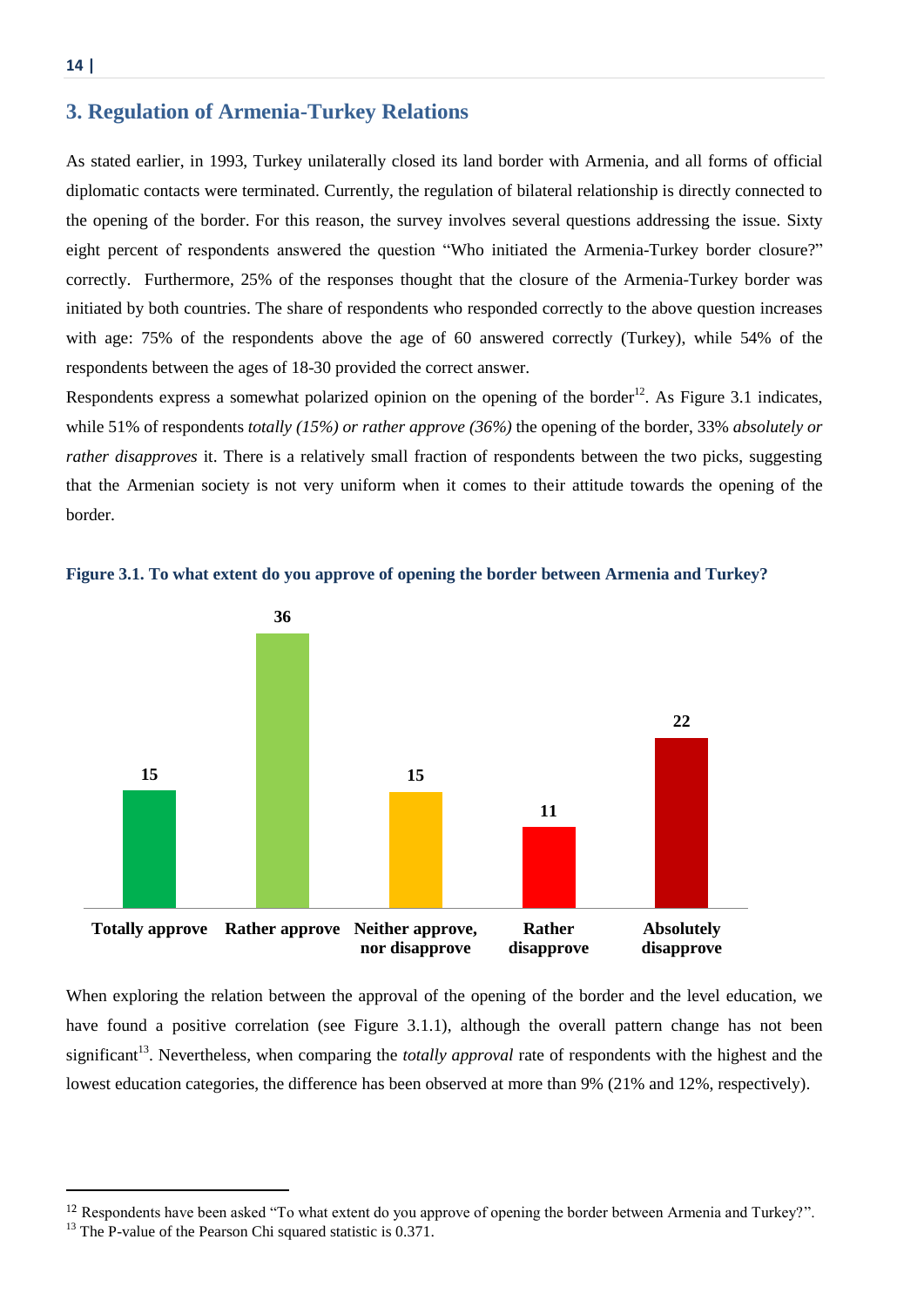

#### **Figure 3.1.1. Approval of the border opening by educational level of respondents**

Finally, when checking the approval rate against the regions' vicinity to the border with Turkey, we observe that respondents in regions that border Turkey are more interested in opening the border than respondents in regions that do not share a border (Figure  $3.1.2$ )<sup>14</sup>.





In 2010, the Caucasus Barometer survey had asked "*To what extent would you support or oppose the opening the Armenia-Turkey border?*". It was worthwhile to observe whether there was a change in that attitude towards the above issue within the last four years. Annex Figure 3 displays the histograms for the variable from the two dataset. Interestingly, the fraction of the respondents disapproving the opening of the border in 2014 was notably less than in 2010 (33% and 45%, respectively).

Table 3.1 shows that people in Armenia are continuously optimistic in assessing the potential impact of opening the border. For example, in 2014, 64% of people (61% in 2012) stated that they believe that opening

<sup>&</sup>lt;sup>14</sup> The difference for the "very interest" category constitutes 7.6% and the overall pattern change is significant at  $10\%$ level.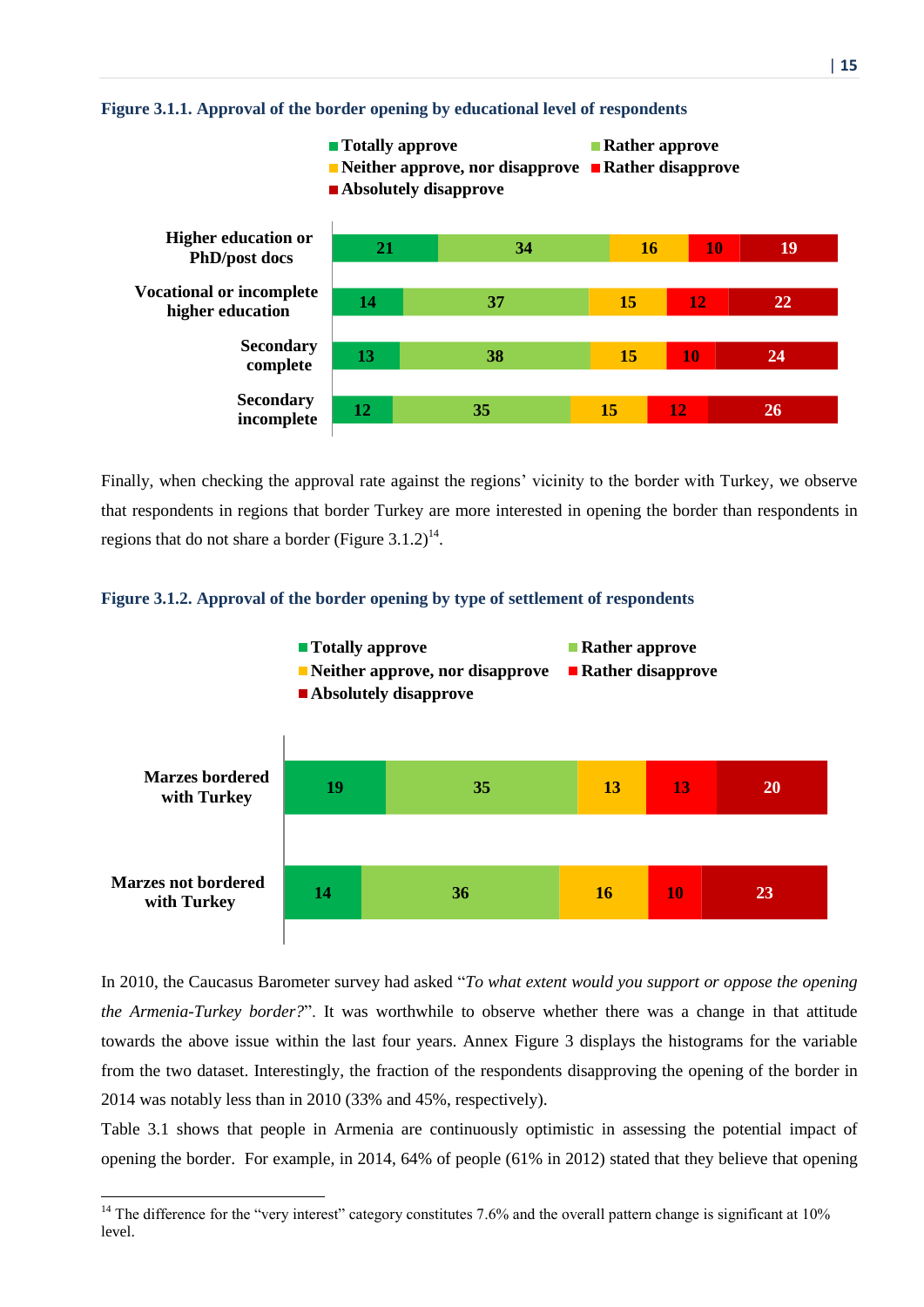the border with Turkey will have a positive impact on the economy. Moreover, the current Armenia-Turkey survey (2014) reflects that less people believe in the damage from opening the border on the economy, politics or security.

#### **Table 3.1. The impact of opening the border between Armenia and Turkey will affect Armenia's:**

*Comparative evidence from Armenia-Turkey 2014 survey and Caucasus Barometer 2012 datasets.*

|                        | <b>Economy</b> |         |          | <b>Internal Politics</b> |          | <b>National Security</b> |
|------------------------|----------------|---------|----------|--------------------------|----------|--------------------------|
|                        | $Arm-Turk$     | CB 2012 | Arm-Turk | CB 2012                  | Arm-Turk | CB 2012                  |
| <b>Will damage</b>     | 21%            | 33%     | 37%      | 53%                      | 57%      | 64%                      |
| No impact              | 15%            | 6%      | 40%      | 16%                      | 28%      | 16%                      |
| <b>Positive impact</b> | 64%            | 61%     | 23%      | 31%                      | 15%      | 20%                      |

Next we observed whether those in favor of opening the border value economic relationships. We also wanted to explore whether those who oppose opening the border are more concerned with non-economic factors (security), such as the Genocide and the Nagorno-Karabakh conflict.

If this is the case, then the fraction of respondents with a strong approval towards the opening of the border should outnumber the fraction with absolute disapproval, particularly when it refers to the impact on the economy. Also, the opposite pattern is expected when it refers to the impact of the opening of the border on security (Figure 3.2).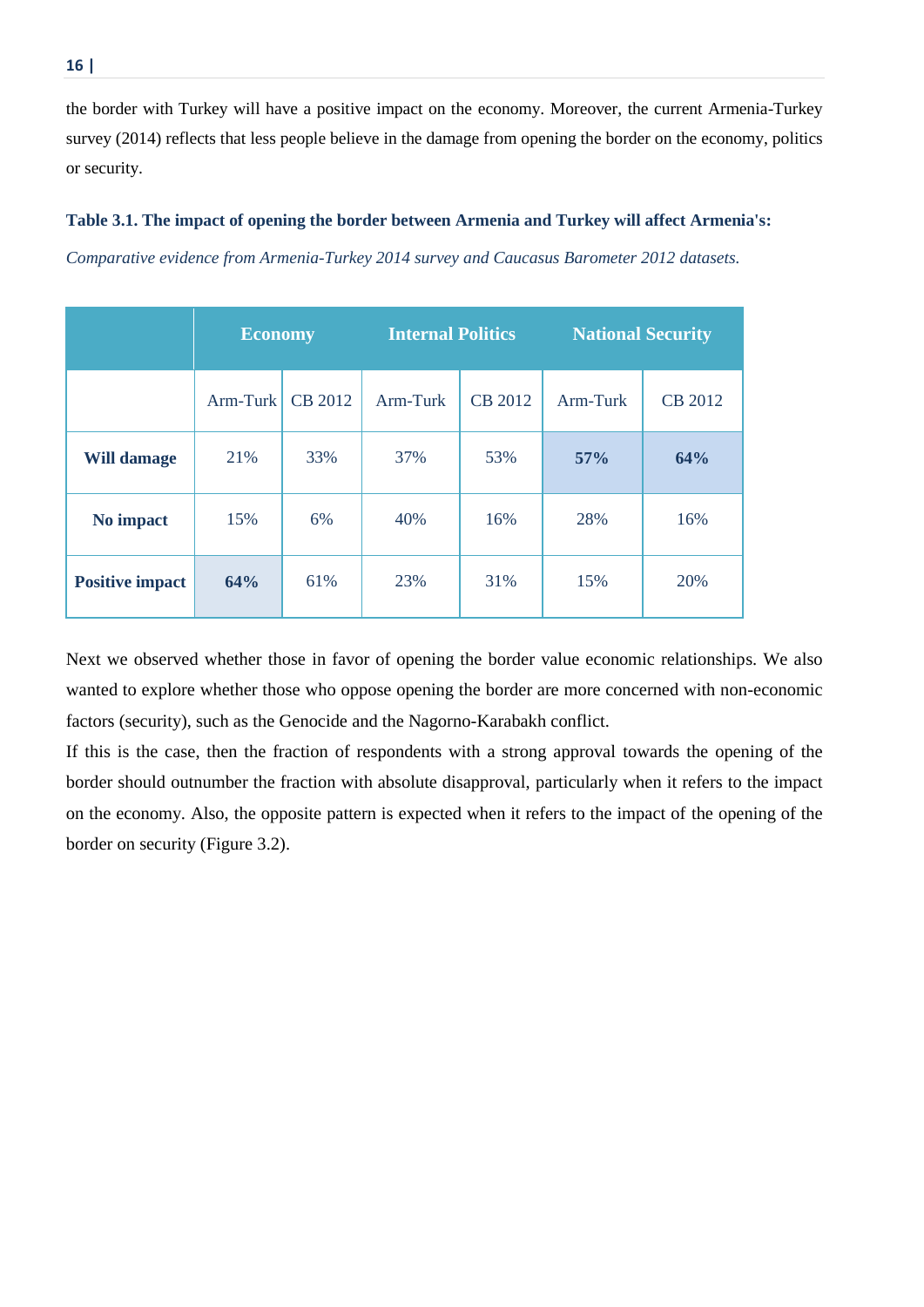

**Figure 3.2. Opening of the border and the perceived level of its impact on the economy and security**

The impact of normalization of the Armenia-Turkey relations on the economic, security-related and other areas in both countries, on the other hand, is considered to be quite positive. Still, there is a large fraction of respondents who believe that the normalization will not bring any significant change.

Further analysis on the impact of the opening of the border on the economy shows that the expectation of a positive impact is more frequently observed among more educated respondents (Figure 3.3). The significance of the positive correlation is very strong<sup>15</sup>.

 $15$  The P-value is 0.016.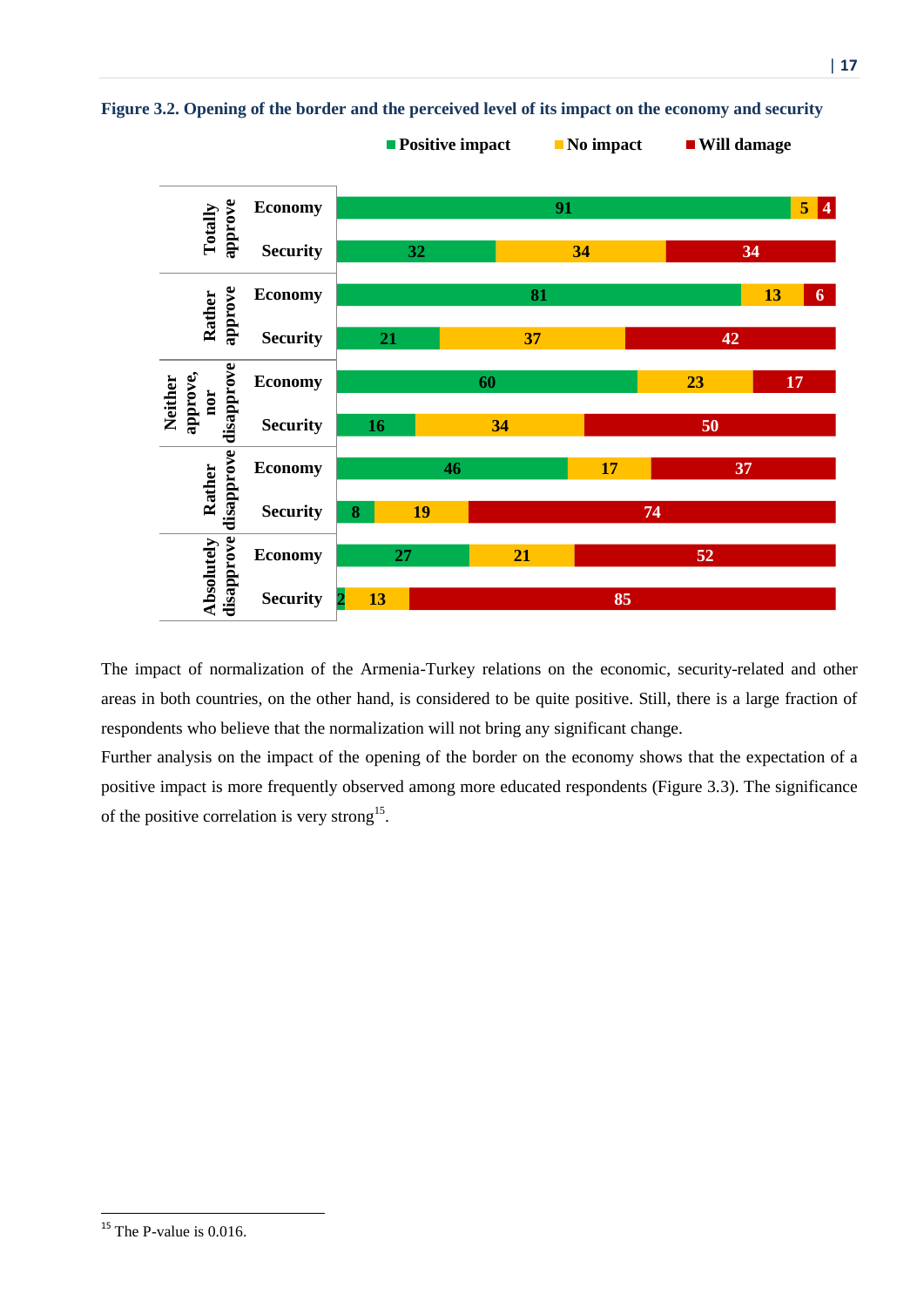

# **Figure 3.3. Attitudes on the impact of the border opening on the economy by education of respondents**

Interestingly, the data show that those living in the regions bordered with Turkey are more likely to believe that opening the border will have a positive impact on security compared to respondents residing in regions that do not share a border with Turkey (Figure 3.4).





In terms of attitude towards the economic impact of opening the border with Turkey, our findings do not indicate a significant correlation between regions who share a border and regions that do not. Also, a significant difference in the attitudes of respondents regarding the impact of the opening of the border on security based on their educational level has not been found.

Concerning the possible effects of the normalization on a number of current processes, Figure 3.5 indicates that the economic and trade cooperation between the countries, as well as the general international trade for Armenia, will be significantly affected by the normalization of Armenia-Turkey relations. In general, economic factors are in first place on the figure, though the Genocide and the Nagorno-Karabakh conflicts are largely considered to be influenced by normalization.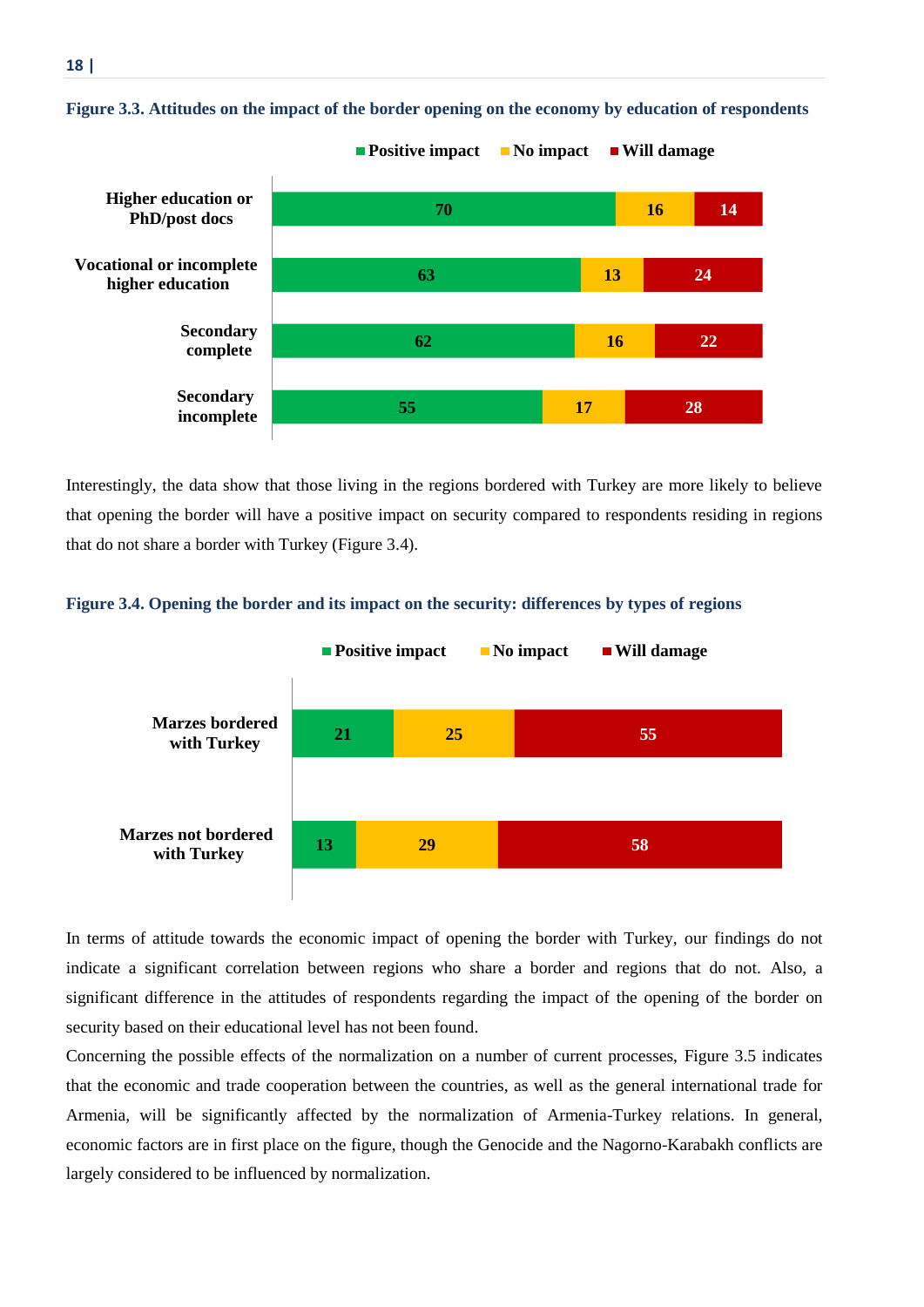|                                                                   | $\blacksquare$ Positive | $\blacksquare$ No impact | $\blacksquare$ Negative |                        |  |
|-------------------------------------------------------------------|-------------------------|--------------------------|-------------------------|------------------------|--|
| Econ. and trade cooper. between Turkey and Armenia                |                         | 81                       |                         | 12                     |  |
| Improvement of Armenia's international trade                      | 73                      |                          |                         | 19<br>$\boldsymbol{8}$ |  |
| Facilitation of Turkey's accession to the European<br>Union       |                         | 65                       | 26                      | $\boldsymbol{9}$       |  |
| Influx of Turkish economic/financial capital to<br><b>Armenia</b> |                         | 62                       | 25                      | 13                     |  |
| <b>Development of Armenia's industry</b>                          | 56                      |                          | 30                      | 14                     |  |
| <b>Recognition of the Armenian Genocide by Turkey</b>             | 52                      |                          | 32                      | 16                     |  |
| Development of Armenia's agriculture                              | 49                      |                          | 36                      | 15                     |  |
| Develop. of economy, educ. and health in Eastern<br><b>Turkey</b> | 44                      |                          | 46                      | <b>10</b>              |  |
| <b>Resolution of the Nagorno Karabakh conflict</b>                | 41                      |                          | 35                      | 24                     |  |
| <b>Facilitation of Armenia's integration to Europe</b>            | 39                      |                          | 50                      | 11                     |  |
| <b>Regional stability</b>                                         | 36                      | 29                       | 35                      |                        |  |
| <b>Armenian-Russian relations</b>                                 | 26                      | 61                       |                         | 13                     |  |
| <b>Russian-Turkish relations</b>                                  | 26                      | 63                       |                         | 11                     |  |
| <b>Immigration from Turkey to Armenia</b>                         | 25                      | 52                       |                         | 23                     |  |
| <b>External security of Armenia</b>                               | 25                      | 31                       | 44                      |                        |  |
| <b>Armenian-Georgian relations</b>                                | 24                      | 67                       |                         | 9                      |  |
| Iran's role in the region                                         | 16                      | 65                       |                         | 19                     |  |
| <b>Emigration from Armenia to Turkey</b>                          | 16                      | 44                       | 40                      |                        |  |
|                                                                   |                         |                          |                         |                        |  |

#### **Figure 3.5. The influence of the normalization of Armenia-Turkey relations on the following:**

As mentioned above, in 2009, Armenia and Turkey signed the Armenian-Turkish protocols in Zurich, October 10, 2009. Respondents were asked about their awareness of the protocols' content. 58% of the respondents were not aware of the content and only 2% have read the protocols. However, a significant portion of respondents (46%) stated that the suspension of the processing protocols is a negative phenomenon and only 19% find something positive in the suspension (Figure 3.6).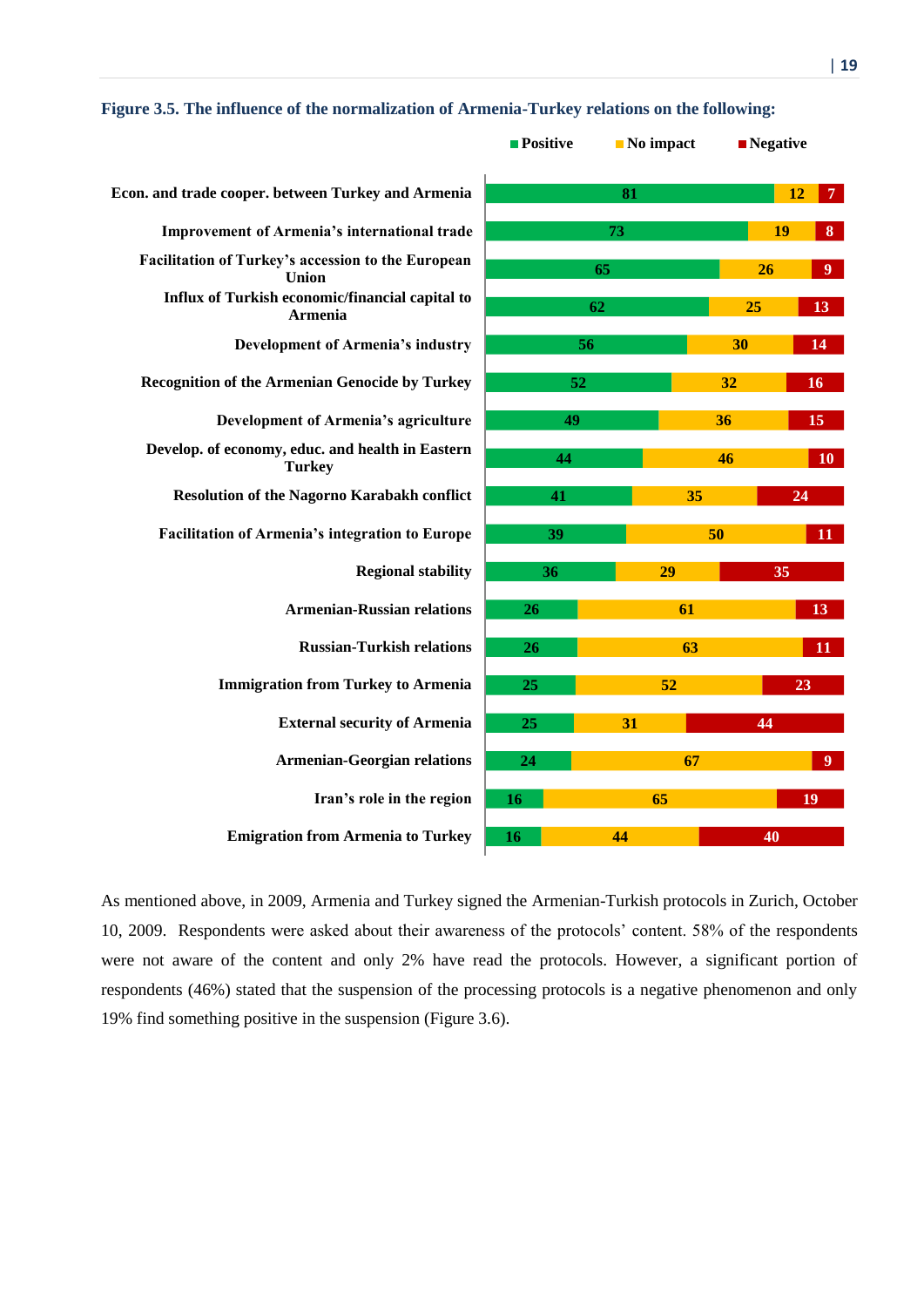

#### **Figure 3.6. Attitudes regarding suspension of Armenia-Turkey protocols signed in 2009 to establish diplomatic relations and open the border**

## <span id="page-19-0"></span>**4. Attitudes towards Turkey**

The next set of questions aims to disclose Armenians' attitudes towards the neighboring country. They start by exploring to what extent respondents are familiar with Turkey. Out of 1162 respondents, 13% have had interactions with Turks and 6% have been in Turkey. The main purpose of these respondents' visits to Turkey was tourism (leisure) by 47%, while the second purpose (25%) was trade. The vast majority of Armenians, 80%, use Turkish products. The use of Turkish products is less among older respondents (over the age of 60)  $-67\%$ . The average attitude towards the import of Turkish goods is neutral<sup>16</sup>.

Figure 4.1 provides answers for several questions about respondents' attitude towards the Turkish community and possible interactions. According to the survey, Turkey's official position is not directly perceived to be the same as the opinion of Turkish citizens. Such a diverging attitude is also observed for the relevance of Turkish imports for economic development in Armenia. Still, the vast majority of respondents completely agree that Turkey cannot be trusted and it pursues hostile policies towards Armenia and Nagorno Karabakh, indicating that certain areas of relations continue to be complex and reconciliation of the societies requires intensive, long-term efforts. Half of the respondents completely agree that Turkey has been experiencing economic development in the last 10 years.

<sup>&</sup>lt;sup>16</sup> When ranking the attitude from 1=very negative to 5=very positive, and calculating the weighted mean of the attitude variable, we obtain 3.086. The neutral attitude corresponds to the value 3.0.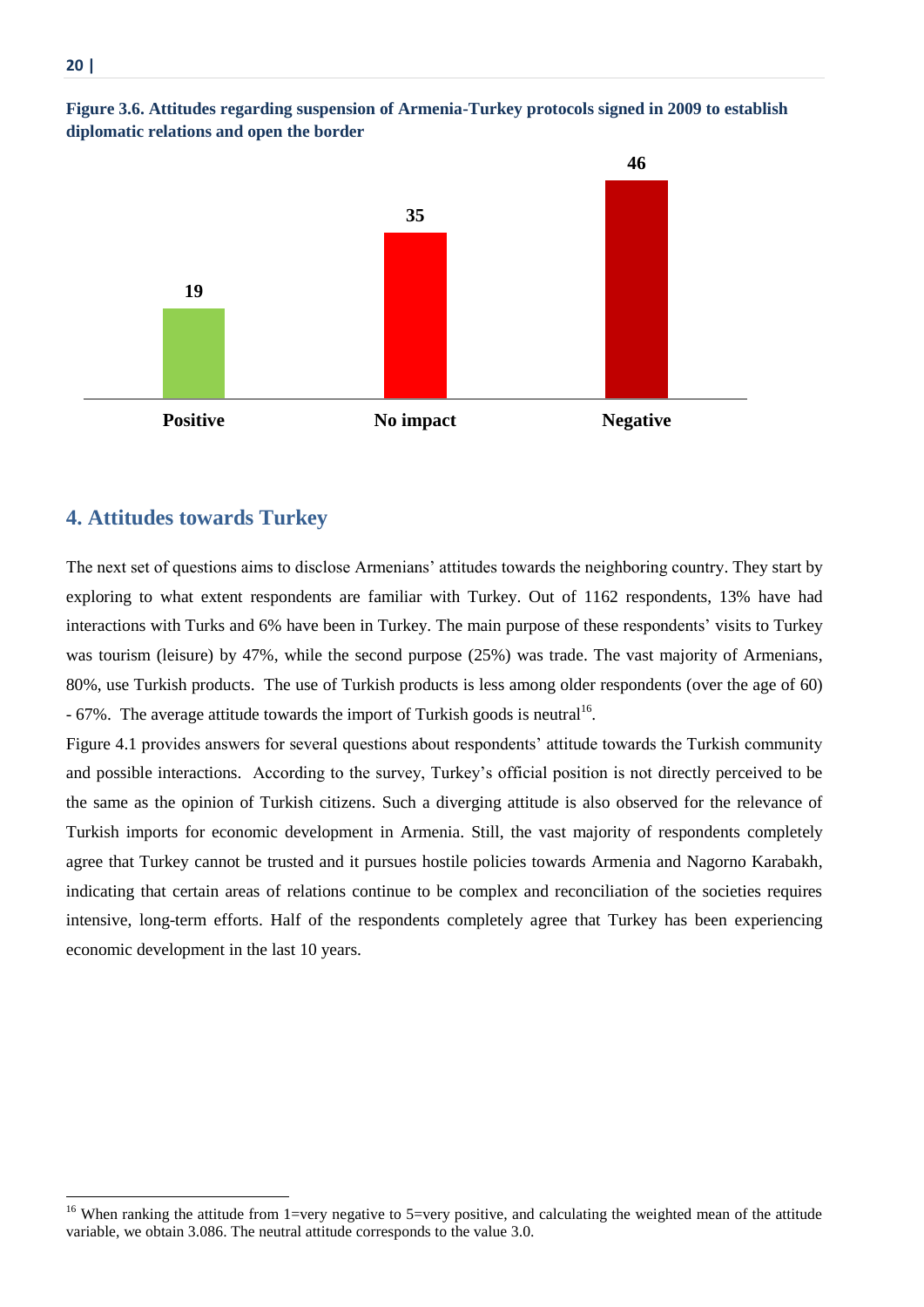**people?**



**Figure 4.1. To what extent do you agree with the following statements regarding Turkey and Turkish** 

It is interesting to explore what Armenian respondents think about the overall attitude of Turkish people towards Armenians. The same question was asked in 2010 in the Caucasus Barometer survey. Despite the relatively short time period, there is a significant change in Armenians perceptions concerning the issue. More than 30% of respondents in 2010 regarded Turkish people's attitude towards Armenians as absolutely negative, while less than 20% of respondents within the current survey responded in the same way<sup>17</sup>. Accordingly, the shares of respondents with neutral and rather positive opinion about Turkish people's attitude towards Armenians were higher in 2014. The findings can be seen in Figure 4.2.

 $17$  Respondents in the Caucasus Barometer 2010 survey are not the same individuals as respondents in our dataset. Meantime the sampling methodology and the area coverage was absolutely the same, which makes the dynamic analysis quite complete.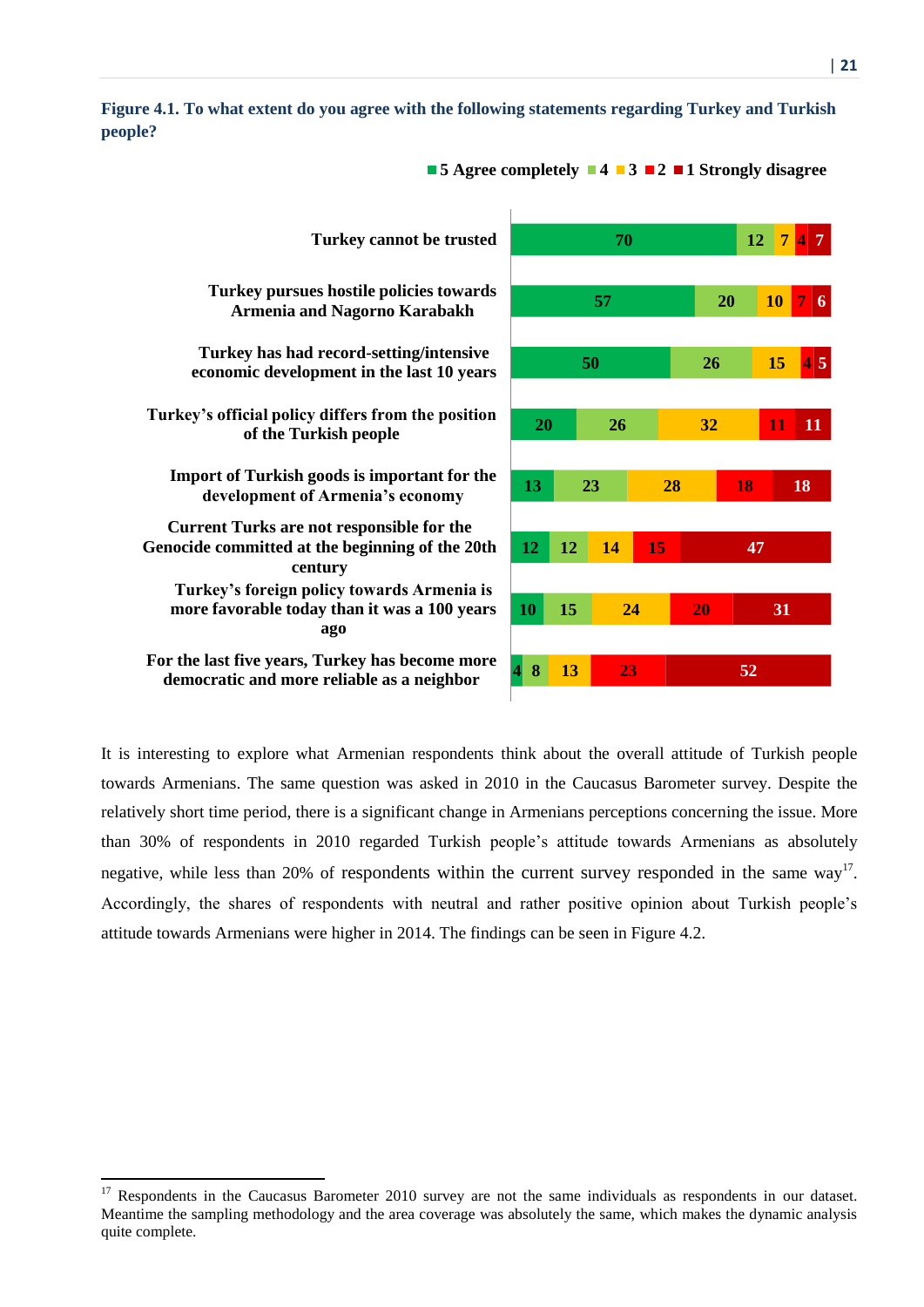

#### **Figure 4.2. Perceptions regarding the overall attitude of Turkish people towards Armenians**

**22 |** 

1

Annex Figure 4 compares Armenians' attitude towards business relationships and marriage between Armenians and Turks. There seems to be a slight change in the positive opinion from 2010 to 2014, towards approval for business relations (from 56% in 2010 to 60% in 2014), while the approval rate of mixed marriages has declined (from 8% in 2010 to just 5% in 2014).

Armenians' attitude towards Turkey's possible membership of the European Union has changed positively. According to the Caucasus Barometer, in 2010 46% of respondents expressed an absolutely negative attitude, while the data from the current survey show that in 2014 only 28% of Armenians have the same stance (see Annex Figure 6). Correspondingly, the neutral attitude has increased from 26% in 2010 to 45% in 2014. We also looked at the dynamic pattern of Armenians' opinion concerning preconditions that should be set for Turkey in order to join the European Union. In the last two years, the overall pattern has not changed (see Annex Figure 7).

## <span id="page-21-0"></span>**5. Recognition of the Armenian Genocide and Commemoration Behavior**

In 2015, Armenia commemorates the  $100<sup>th</sup>$  anniversary of the Armenian Genocide. Given this fact, the dataset includes a section about the Genocide, concentrating on knowledge, recognition, and the commemoration behavior of Armenians.

Approximately 85% of the respondents had first heard about the Armenian Genocide by the time they were below 11 years old (36% of them heard about it before the age of 7 and 47% - between 8 and 11)<sup>18</sup>. 70% of the respondents reported that they learned about the Genocide from their families and 62% of respondents learned

 $18$  The answers to the same question asked within the survey conducted by ACNIS in 2005 among 1900 respondents in Armenia were distributed as follows: 38.6% could not remember when they have first heard about the Armenian Genocide, 24.2% were aware on it below their age of 7, 18% - between their 8-11, and another 14% - between their 12 to 17 (see more at [http://acnis.am/old/pr/genocide/Socio13eng.pdf,](http://acnis.am/old/pr/genocide/Socio13eng.pdf) p 4).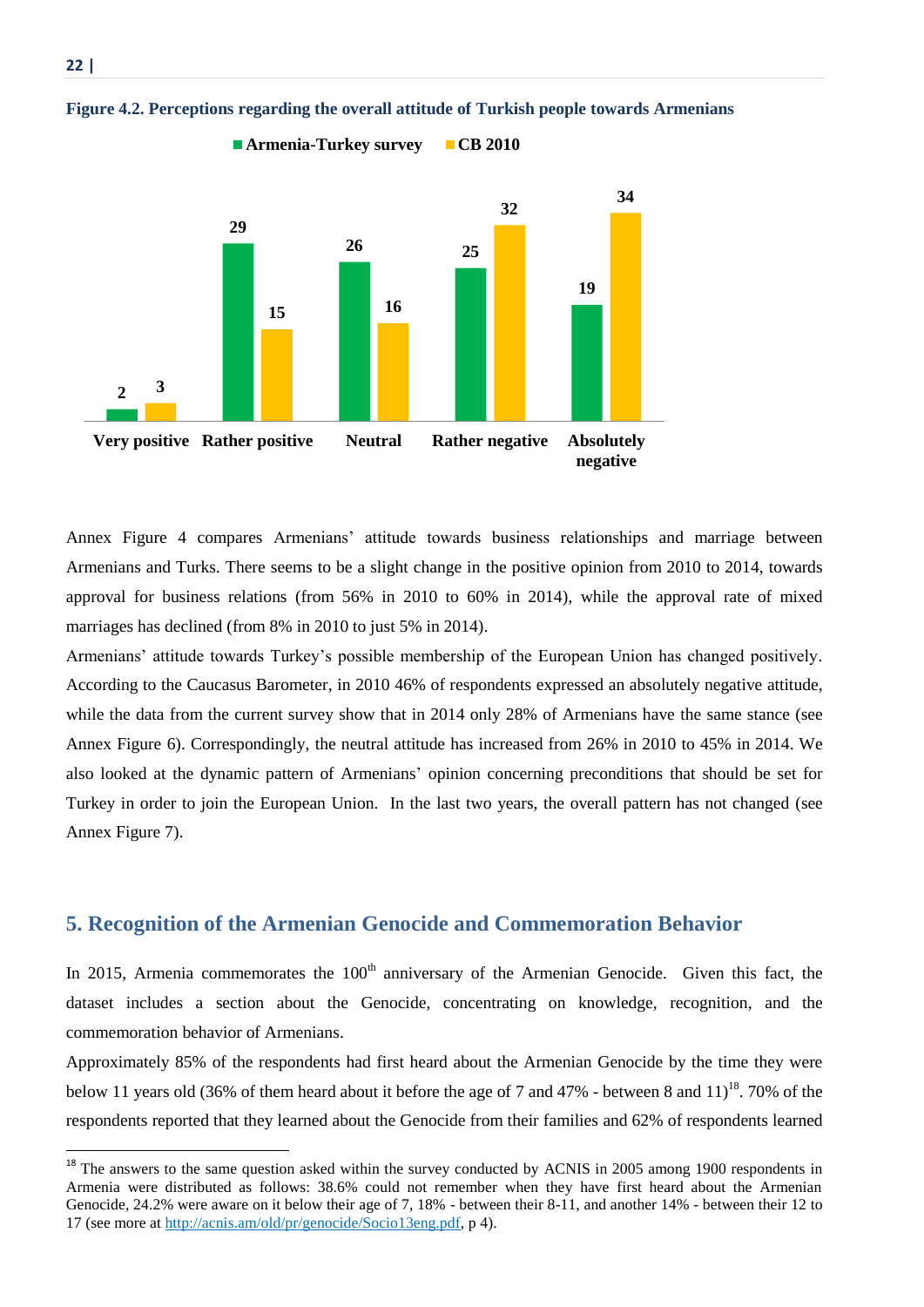about it in schools<sup>19</sup>. It is worth mentioning, that 54% of the respondents reported that they have ancestors suffered from the Armenian Genocide. The share of such respondents interviewed within CB 2012 and ACNIS 2005 surveys was about 48% (see Annex Figure 8). 87% of the respondents stated that they participate in Armenian Genocide commemoration events (e.g., visit Tsitsernakaberd), 27% of them reported to do so every year.

There are several suggested answers for the question "Why do you think genocides happen?" According to these answers, the most popular (about 40%) is that "the majority nation wanted to establish a nation state and minority nations were fighting for independence and generating a counter-reaction." The second popular answer (39%) was that "politicians of ethnic majorities built hatred toward the ethnic minorities." 96% of the respondents confirm that, if the Armenian Genocide was recognized, they would approve of the Armenian Government and/or Diaspora pushing for reparations.

Respondents were asked to rank the offered possible types of reparations from the highest (1) to the lowest (10) priority. Figure 5.1 reflects that the official recognition of the Armenian Genocide is the highest priority action by Turkey for 42% of respondents. The next action with a remarkable share (28%) is to restore territorial rights of the Armenians (returning lands).

#### **Figure 5.1. What kind of reparation do you expect Turkey to pay? (first most mentioned answers)**



The next question is "what will make Turkey recognize the Armenian Genocide?*"* Again, answer-statements were suggested with a request to mention the three most important ones. Figure 5.2 summarizes these findings. Interestingly, Armenians have little belief that the Armenian Government or Diaspora can be successful in pushing Turkey towards Genocide recognition. Instead, international pressures, such as a

<sup>&</sup>lt;sup>19</sup> Respondents were allowed to select up to two answer options out of ten, including activities of Diaspora. While considering all the selected options as 100%, it comes out that 45% of answers are for the "family" option, 39.7% - for "school", 5.2% and 5.3% - for films and literature, respectively.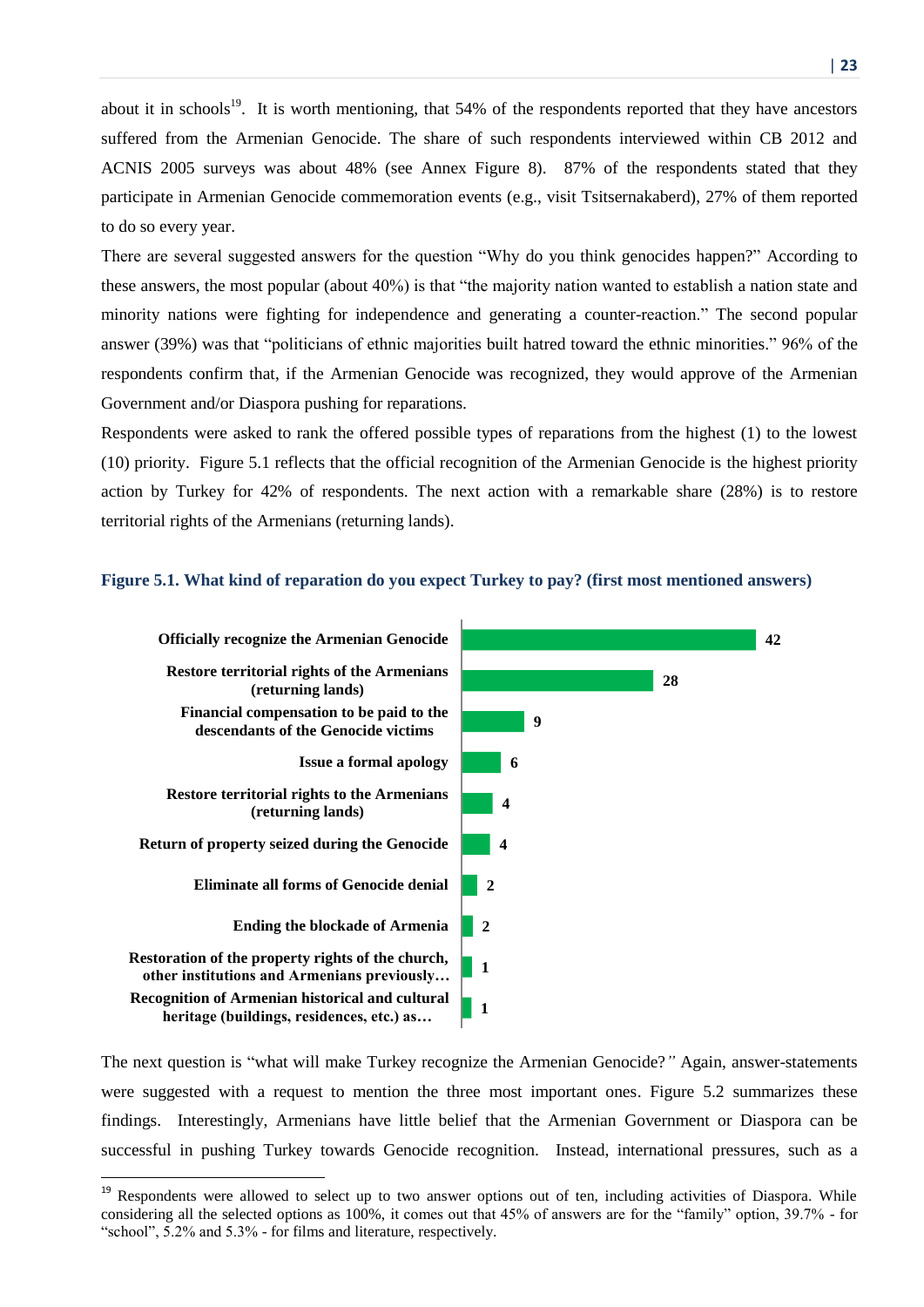precondition for the accession of Turkey to the European Union, or by distinct states (such the US and Russia), can be more successful in Turkey's recognition of Armenians' Genocide.





Respondents were asked if they believed it was possible for Turkey to recognize the Armenian Genocide in the next 5-10 years. 65% of respondents found such a scenario either absolutely or rather impossible, while only 9% of them found it quite possible.

# <span id="page-23-0"></span>**6. Armenia-Turkey Rapprochement Issues**

In this section there are few questions on the channels of and challenges in the rapprochement of the Armenia-Turkey relationship. The poll revisits the role of preconditions and/or parallel actions from the Armenian side in the normalization process. The majority of the respondents (55%) agree to establish relations while also pursuing the recognition of the Genocide. Only 17% of the respondents are for establishing a relationship with preconditions, such as the recognition of Nagorno-Karabakh and ending the blockade by Turkey. The picture does not change much with age and gender composition.

Respondents are also asked in which sectors Armenia should establish relations with Turkey (see Annex Figure 9). Consistent with other findings from this poll, economic relations are of high priority (62%). The next sector is politics, by 37%, signaling that respondents are well aware of the central role of politics in shaping, or at the very least, crucially affecting all other areas of Armenian-Turkish relations. Interestingly, almost one-fifth of respondents see the possible establishment of a relationship in *all* areas.

A similar question had been asked to the respondents in the public poll conducted by ACNIS (2005): *What kind of relations should Armenia establish with Turkey?* The options (with corresponding shares of respondents that chose the particular option) were Diplomatic (45.6%), Economic (21.9%), Cultural (1.4%),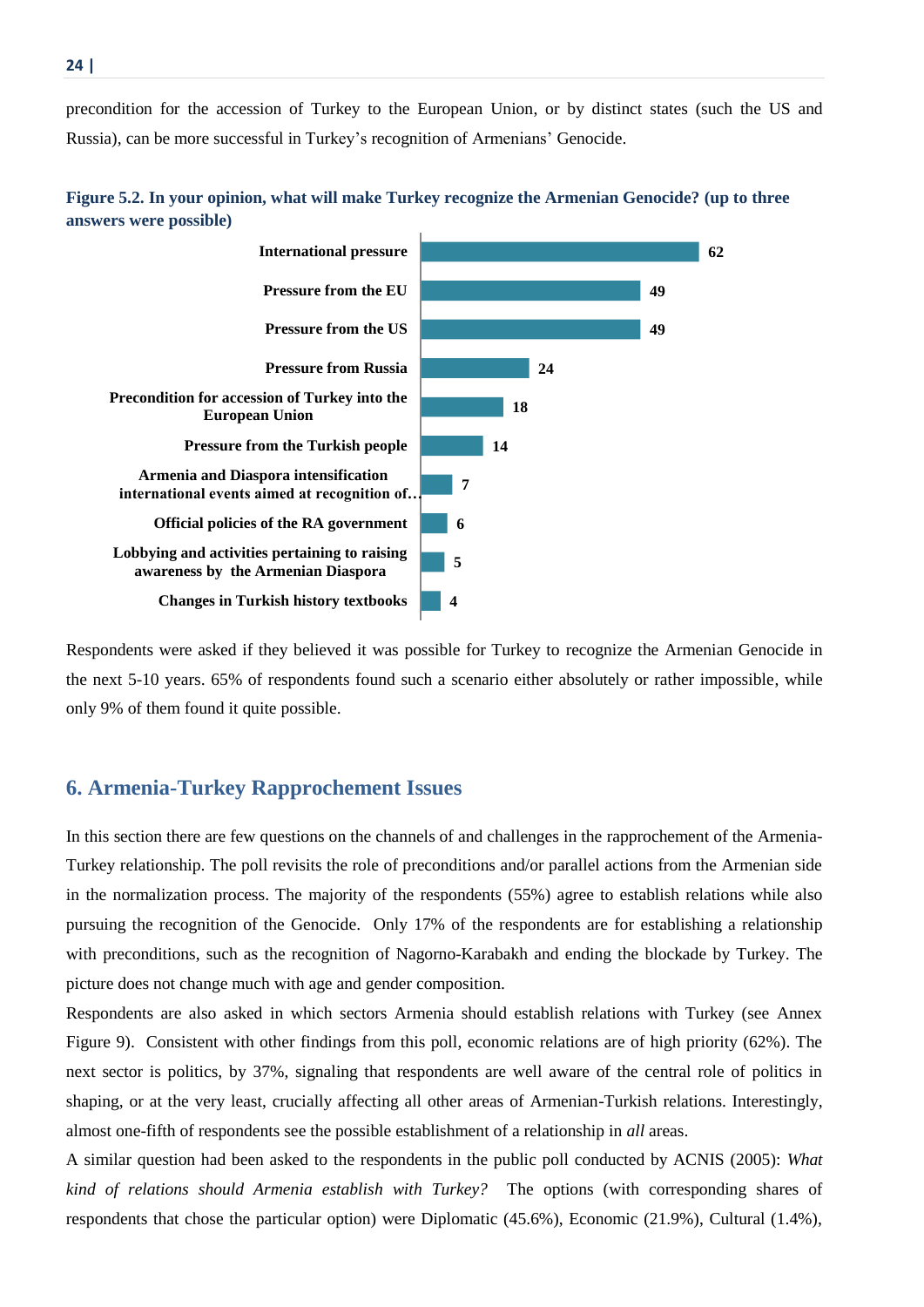Military (2.1%), Comprehensive (12.1%), None (14.8%) and Difficult to answer (2.4%). If we compare these two questions<sup>20</sup> by focusing on two distinct suggested options, "Economy" and "Politics" from the Armenia-Turkey survey database and "Economic" and "Diplomatic" from the ACNIS (2005) database respectively, then the key observation is that, unlike in 2005, respondents of contemporary Armenia value economic relations more than diplomatic relations. The comparison, however, should take into account that multiple answers were possible in the recent poll, while options in ACNIS (2005) were mutually exclusive. Additionally, the importance of cultural relations has grown dramatically, from 1.4% (ACNIS) to 8% (current survey, if calculated as share of all the responses).

This shows that, currently, Armenians value the role of politics less and believe that economic and cultural relations are much more important. Still, there were more respondents indicating the importance of Economy than that of Politics (Annex Figure 9), 62% versus 37% (or 27% and 16%, if calculated as share of all the responses; Figure 6.1). Concisely, it could be argued that Armenians currently believe that economic and cultural ties are possible to develop without politics. This observation is in favor of the hypothesis that direct economic (and cultural) relations can be beneficial even without establishing diplomatic relations.



 $\overline{a}$ 

#### **Figure 6.1. In which sectors should Armenia establish relations with Turkey? (% of all the responses)**

Respondents have been asked to reflect on their attitude towards projects aimed at normalization of the Armenian-Turkish relations, which has been implemented by the civil society representatives across the borders. 56% of respondents have perceived such projects positively and 40% had a neutral attitude. This has provided strong evidence which shows that projects that have been aimed at normalization are indeed expected and can help the process. Respondents have also been asked "What civil society initiatives targeting

<sup>&</sup>lt;sup>20</sup> The questions are "In which sectors should Armenia establish relations with Turkey?" from the Armenian-Turkish database and "What kind of relations should Armenia establish with Turkey?" from ACNIS (2005) database.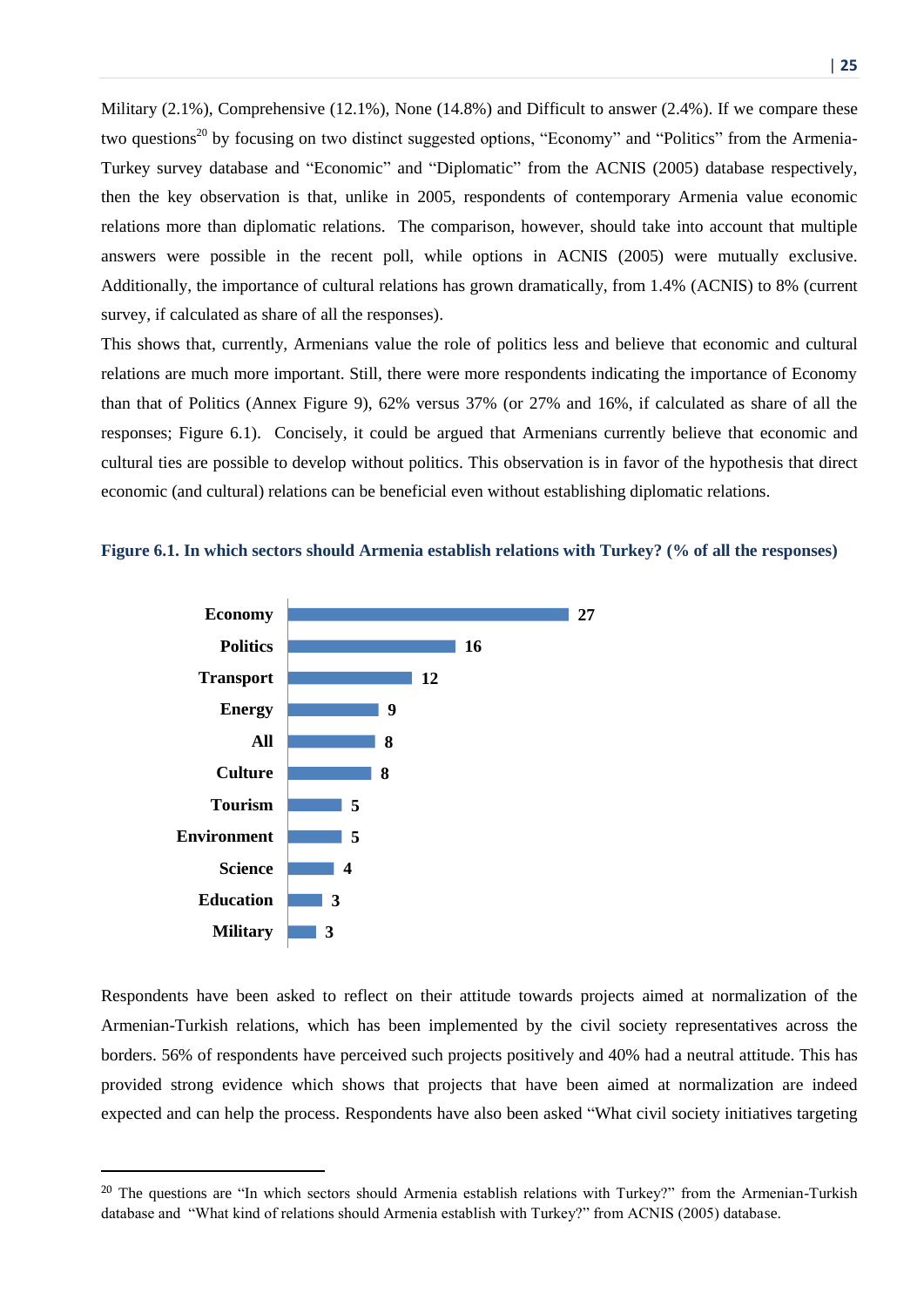Armenia-Turkey reconciliation would you approve of*?"* There have been several options and the results have been summarized in Figure 6.2.

# **Figure 6.2. What civil society initiatives targeting Armenia-Turkey reconciliation would you approve of?** (all the answers were accepted)



Many significant components address the consequences of the Armenian Genocide, while few have a clear economic nature. For example, "*contributing to facilitation of business relations and business development"* or *"contributing to development of tourism"* are among high priorities that respondents would like to see as civil society initiatives.

There is a question about the impact of Azerbaijan on the Armenian-Turkish relations. More than 80% believe that the impact is very strong, supporting the argument that the relationship between Armenia and Turkey highly depends on a third country, making the normalization process complex.

Finally, respondents were asked whether Armenia and Turkey will ever reconcile. Respondents are fairly diverse in their answers: 30% think that they will never reconcile, while 40% give some positive likelihood of reconciliation. This opens room for policy intervention to lean the population's opinion towards a desired direction that is more uniform and representative.

Annex Table 1 provides useful information about Turkish respondents' attitude towards Genocide recognition by Turkey. According to the survey conducted by EDAM among 1508 respondents throughout Turkey in 2014, around 9% of all respondents stated that Turkey should apologize and admit the fact of Genocide. Another 9% agreed that Turkey should apologize but not take any other step, while 12% of respondents stated that should express its regret over the Armenians that lost their lives in 2015 but should not apologize. The three categories comprise 30%, while the rest of the respondents were of the opinion that Turkey should not express any specific attitude towards Armenian Genocide. Young respondents (with the age 18-34) were more open to express their apologies, while there is no significant difference between male and female. Interestingly, one fourth of the interviewed did not have any idea or did not respond to the question.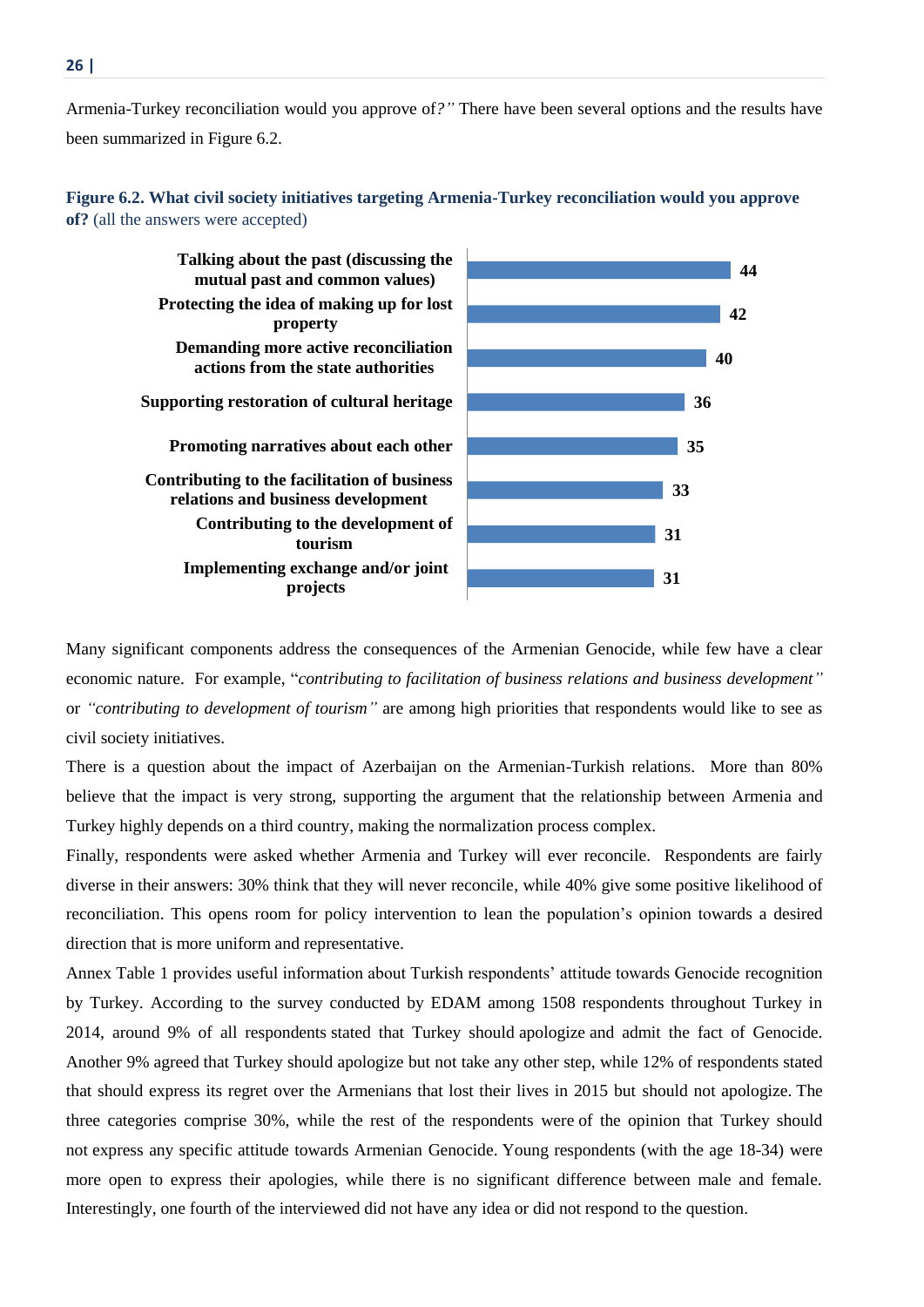# <span id="page-26-0"></span>**7. Major Findings and Policy Recommendations**

Overall, respondents' interest in and awareness of the Armenia-Turkey relationship are significant and fairly reflects the current reality. The general pattern is that the very interest about relations is more intense for respondents who are older, but still the majority of younger respondents who are 18–45 express at least a fair interest. Though we do not perform causality analysis, the significant association between the interest and the awareness hints at the following causality channel - respondents with a stronger interest approach to feasible information sources and increase their awareness about the Armenian-Turkish relationship.

Regarding information sources, research based findings and expert opinions were influential in shaping respondents' views on the Armenian-Turkish relations. From the policy perspective, investment in research and expert studies in this area will help align the public opinion towards a socially efficient direction, provided that generated scientific and/or professional products will be outcomes of independent and objective research. That Armenians would rather follow researchers' and experts' opinions concerning the two-country relationship is a readily available resource and can be effectively utilized by policy-makers. As for the knowledge transfer process, certain policy efforts will be needed to make a sophisticated research product available to the general public. Coordinated joint initiatives between research institutions and central government entities responsible for these policies (Ministry of Foreign Affairs, Ministry of Diaspora, among others) could facilitate the process.

According to the survey results, information about the Genocide and the Nagorno-Karabakh conflict in the context of the Armenian-Turkish relations is highly valued. On the other hand, information on economic and diplomatic relationships between the countries also has high demand. Generally speaking, the potential agenda for Armenian-Turkish relations is not only rich, but also has embedded factors that are contentious, complicating the normalization process. Security issues and Genocide keep respondents away from approving normalization, while economic factors push them towards approval. The same respondent may utter for disapproval when it comes to evaluating the impact of the opening the border on security (because it will damage the country) but approve the opening when assessing its impact on the economy. Normalization without preconditions does not mitigate concerns about security, but at least may formally exclude direct correlation between the two in the officially announced policies. Clearly, the cost for a boost of economic development that Armenia expects from opening the border is well acknowledged by respondents. The Armenian-Turkish protocols, pre-signed in 2009, were supposed to effectively control the separation of the two factors.

The observation that poll participants are remarkably interested in the bilateral normalization suggests that the Armenian Government should continue to invest time and efforts towards establishing relationship between Armenia and Turkey. People acknowledge that closed borders and the absence of diplomatic relationship hinder Armenia's development. Importantly, the interest in a bilateral relationship is stronger among older respondents. On the other hand, fewer respondents above the age of 60 find the impact of the normalization on the economic development positive compared to those in all other age groups, suggesting that the interest among the old respondents is not driven by economic factors. The good news for policy makers is that the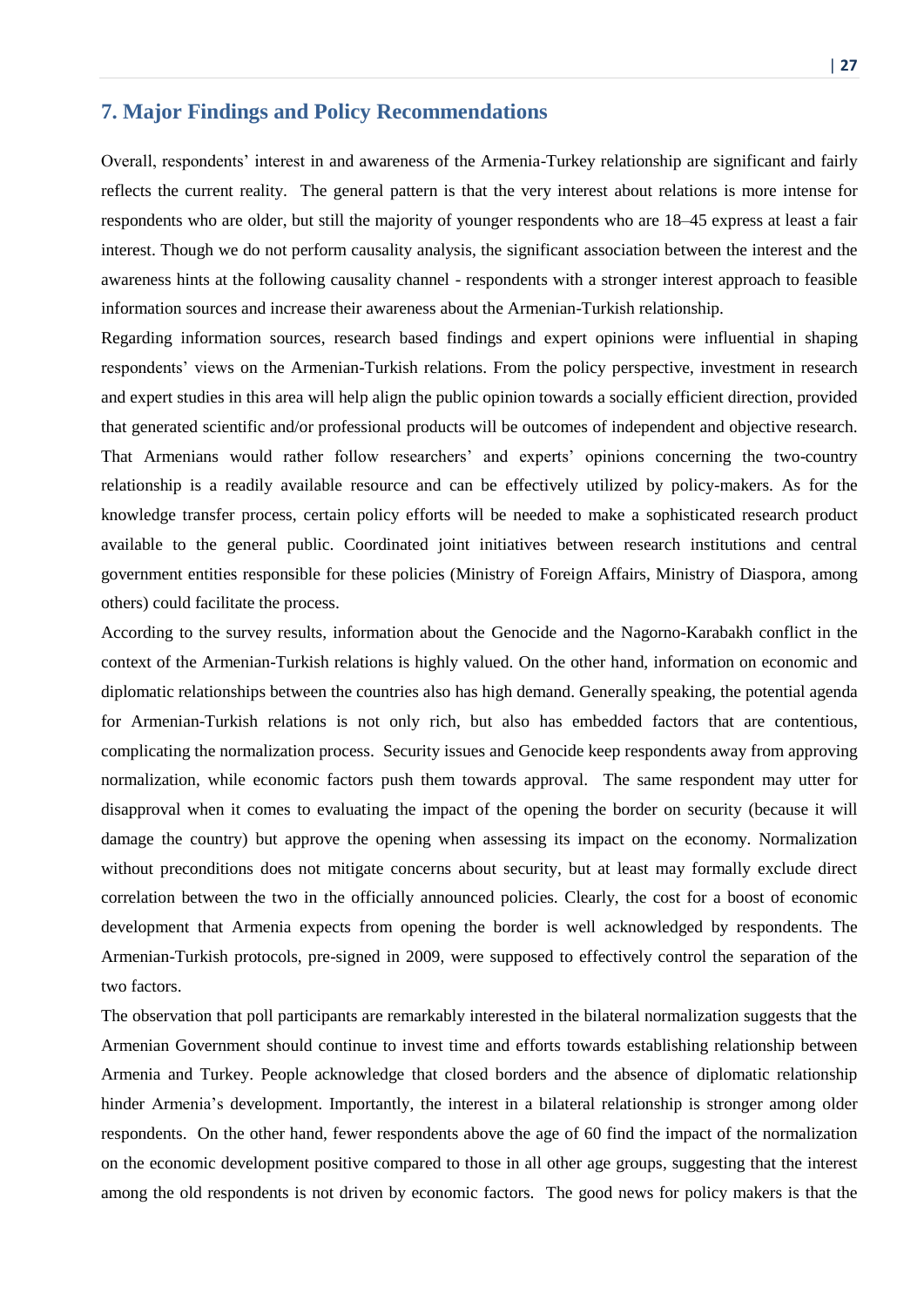interest in normalization is high for all age groups and normative measurements can be well communicated throughout the entire society (as there are no segmentations) before implementation.

We learn to what extent preconditions change respondents' attitude towards the opening of the border, while being in general in favor of the opening. The survey shows normalization with preconditions is not supported by the majority of the Armenian society: while 51% of all the respondents "totally" or "rather approve" the border opening in general (see Figure 3.1 above), the share of supporters diminishes dramatically (to just 3%) once any precondition is mentioned (see Annex Figure 5). This implying that the Armenian Government, when requesting no preconditions in the normalization process in the Armenian-Turkish 2009 protocols, presumed the opinion of the societal majority.

Normalization without preconditions, however, should not infer that the Armenian Genocide and/or the Nagorno-Karabakh conflict can be disregarded in that process. Respondents' interests are rather concentrated towards these two issues when the opening of the border is in question. The complexity of the relationship makes diplomatic talks and policy moves even more complex, as it is even more difficult to distinguish short term versus long term costs/benefits for the two countries. Assuming there are no preconditions, the trade-off between economic benefits and non-economic costs is substantially mitigated as preconditions constitute the cost part of the deal for Armenia. This enables the Armenian government to enter the normalization process by largely controlling negative consequences for the society.

According to the respondents there is a distinct policy challenge concerning opening the border with Turkey. On one side, we observe that 64% of respondents think that the impact of opening the mutual border between Armenia and Turkey will affect Armenia's economy positively. On the other side, 57% of respondents express their concerns that opening the border will damage the country's security (Table 3.1). The ultimate impact should therefore be carefully projected by the Armenian government and properly communicated with society. In general, any normalization policy will be at risk if it entails communications between the two societal members conflicting over the fundamental values of Armenians, such as the recognition of the Genocide and the independence of Nagorno-Karabakh<sup>21</sup>. On the other hand, there is a significant change in Armenians' perception about the overall attitude of Turkish people towards Armenians in the last 5 years or so. Besides, there are more Armenians who are neutral towards or in favor of Turkey's possible membership of the European Union. Also, there is a slight change in Armenians' approval on doing business or marrying with Turks. The dynamic change of Armenians' attitude towards Turks and Turkey is rather positive and this will likely influence any given normalization initiative and/or policy from Armenia and/or Turkey positively.

There is, however, one important exception. In 2014, 94% respondents from our dataset thought that the recognition of Genocide should be a condition for Turkey to join the EU, while in 2012 it was notably less - 84% of respondents from the Caucasus Barometer survey had the same opinion. Given the fact that we have two different sets of respondents, by presuming that representative samples in both cases deliver corresponding (representative) patterns, we conclude that the importance of the recognition of the Genocide for Armenians is even higher.

<sup>&</sup>lt;sup>21</sup> For example, the majority of respondents completely agree that "Turkey cannot be trusted" or "Turkey pursues hostile policies towards Armenia and Nagorno-Karabakh". See Figure 4.1.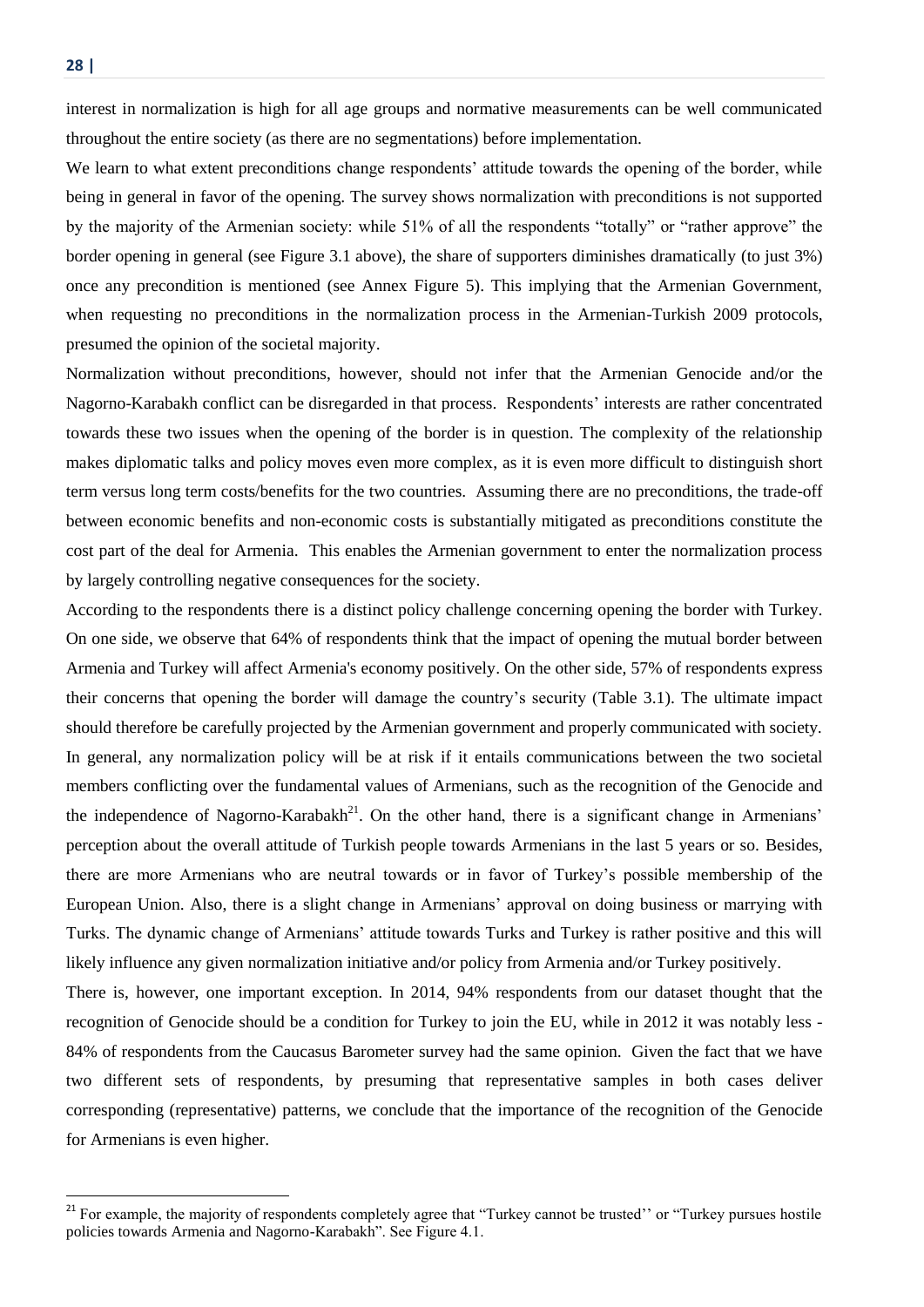Armenians' attitude towards Turkey's possible membership of the European Union has improved in the last few years. In 2014, the absolutely negative attitude has been decreased by 18% relative to that in 2010. At the same time, the fraction of respondents with neutral attitude has increased by the same magnitude. From the ACNIS (2005) poll, we learn that around 52% of respondents are against Turkey's accession to the European Union. In the Caucasus Barometer (2010) survey, 46% of respondents *fully support* and 17% *rather support* Turkey becoming a member of the European Union. Though we lack in a common base for ACNIS (2005), Caucasus Barometer (2010) and the new dataset, the general pattern in the recent decade is that Armenians express more neutral attitudes towards Turkey's possible membership of the European Union. They may see Turkey's accession to the EU beneficial for Armenia, as it would entail certain responsibilities on the part of Turkey to meet conditions to join the EU.

According to the survey results, the Armenian government, if adhering to the respondents' preferences, should claim restoration of territorial rights from Turkey as a consequence of the official recognition of the Armenian Genocide. As we see, despite the strong awareness of the importance of economic factors, respondents' claims on reparation are in high demand. Armenians are well aware that Turkey is very sensitive to the reparation claims and consider them, along with Nagorno-Karabakh, as one of the main preconditions for establishing economic ties.

Despite the very initiatives of Yerevan towards normalization and the recognition of the Armenian Genocide, respondents do not believe that official policies will make Turkey recognize the Armenian Genocide (results are summarized in Figure 5.2). Rather, they believe that the recognition can be achieved through pressures from a third party, such as Russia, EU and US. Current policies of Yerevan towards recognition should be more targeted and efficient, in order to convince Armenians about their relevance. A similar question had been asked in the ACNIS (2005) public poll: *In which way should Turkey recognize the Armenian Genocide?* The outcome is in line with the new finding: in 2005, only 8% of respondents believed that Armenia's state policy can make Turkey recognize Genocide, while around 50% hoped for international pressure and 27% thought that the recognition would be possible if it was made a prerequisite for entering the European Union.

The survey also shows that governmental policies by both Turkey and Armenia cannot ignore the impact of Azerbaijan on bilateral relations. More than 70% of the respondents indicated that Azerbaijan affect the Armenian-Turkish relations greatly. If Armenia takes a policy move, it is strongly predicted that the response by Ankara will incorporate Azerbaijan's view on the Armenian policy (this is the hypothesized channel of intervention). Armenia and Turkey should build their policies based not only on their opponents' policy responses, but also on a third party's (Azerbaijan) response. The bilateral game is turning into a multiple player game, in which sustaining long term agreements seems more difficult. On other hand, given that Azerbaijan's involvement in the Armenian-Turkish relationship is very high (according the poll results), the Armenian government may find out that there is little probability that constructive communication is feasible with Turkey in the absence of relationship with Azerbaijan. This may endanger the Armenian-Turkish normalization process to a large extent. A straightforward policy recommendation for the Turkish government will be that the expected relationship with Armenia should merely reflect Turkey's interest, which does not always need to be synchronized with the Azerbaijani policies. Otherwise, it creates disincentives for Armenia to invest in the normalization process.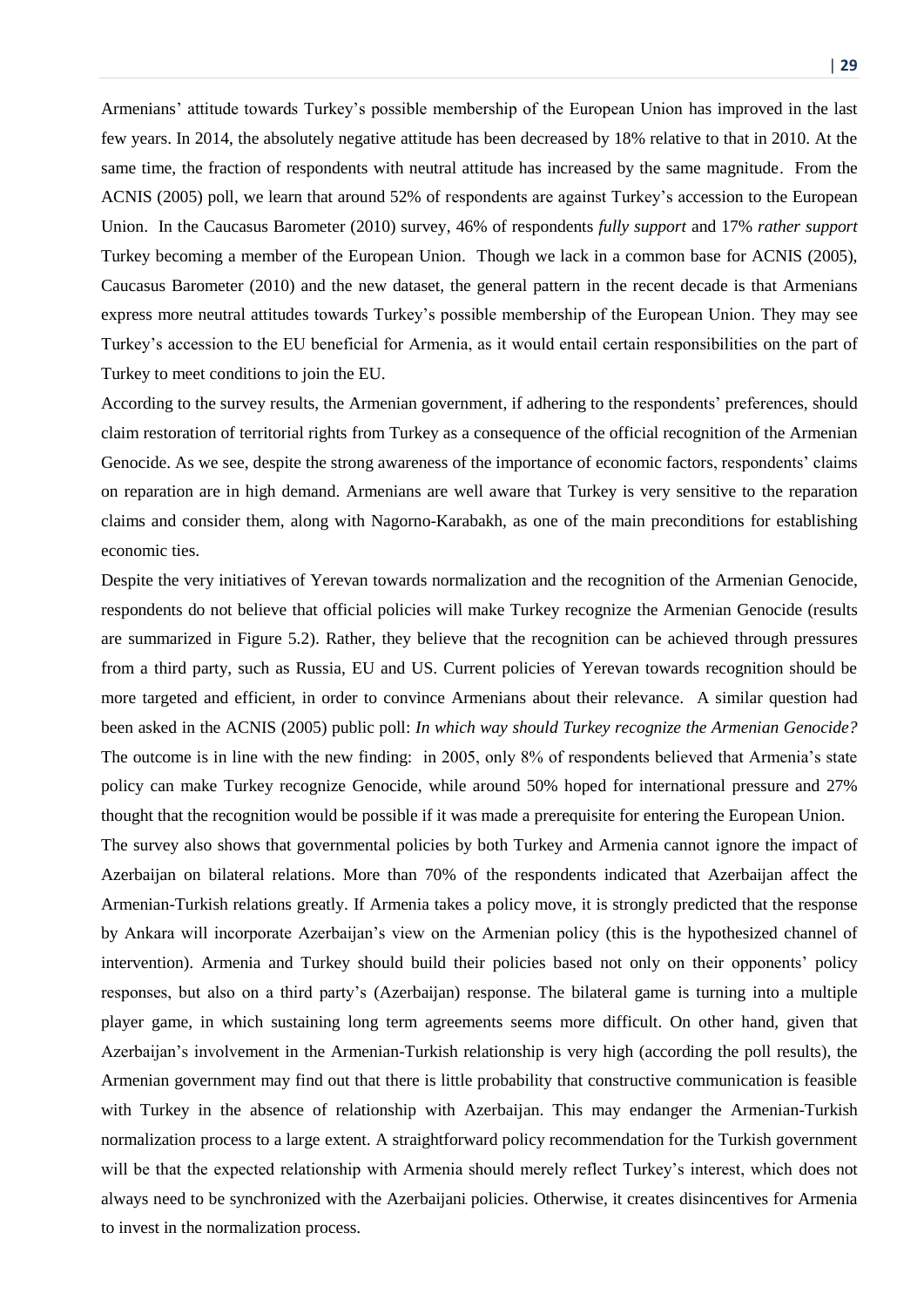Respondents give some value on the role of civil society initiatives targeting Armenia-Turkey reconciliation. There are several areas of initiatives suggested to respondents for indication, but neither of them has a support from the majority of respondents. Multiple answers are possible and therefore choosing one answer does not create limitation for alternative options. We may hypothesize that responses reflect distrust towards the impact of civil initiatives on the reconciliation process. What is the "contribution" of the Armenian government in this outcome? Our analysis suggests that the official policies are quite in line with the societal preferences, implying that there should be no strong incentives for the Armenian government to create obstacles for civil society initiatives, as long as they fairly represent the needs of society. The alternative explanation for such a low relevance of the civil initiatives (according to respondents) is that the Armenian society does not value civil initiatives enough and therefore is reluctant to delegate civil organizations tasks connected with the normalization of the Armenian-Turkish relationship. If this is the case, long term efforts from the Armenian government and international organizations are needed to increase the importance of civil organizations and their initiatives generally, and in the normalization process particularly.

Finally, when analyzing the summary statistics from the public poll conducted among Turkish citizens by EDAM (2014), given that Turkish government is consistently pursuing the rejection of Genocide, it is worth mentioning that 25% of respondents have no opinion about the issue. The very strong form of the resistance towards the recognition of the 1915 events is expressed by only one third of respondents, suggesting that one cannot exclude the possibility of Genocide recognition by Turkey which may lead to the full reconciliation of two nations.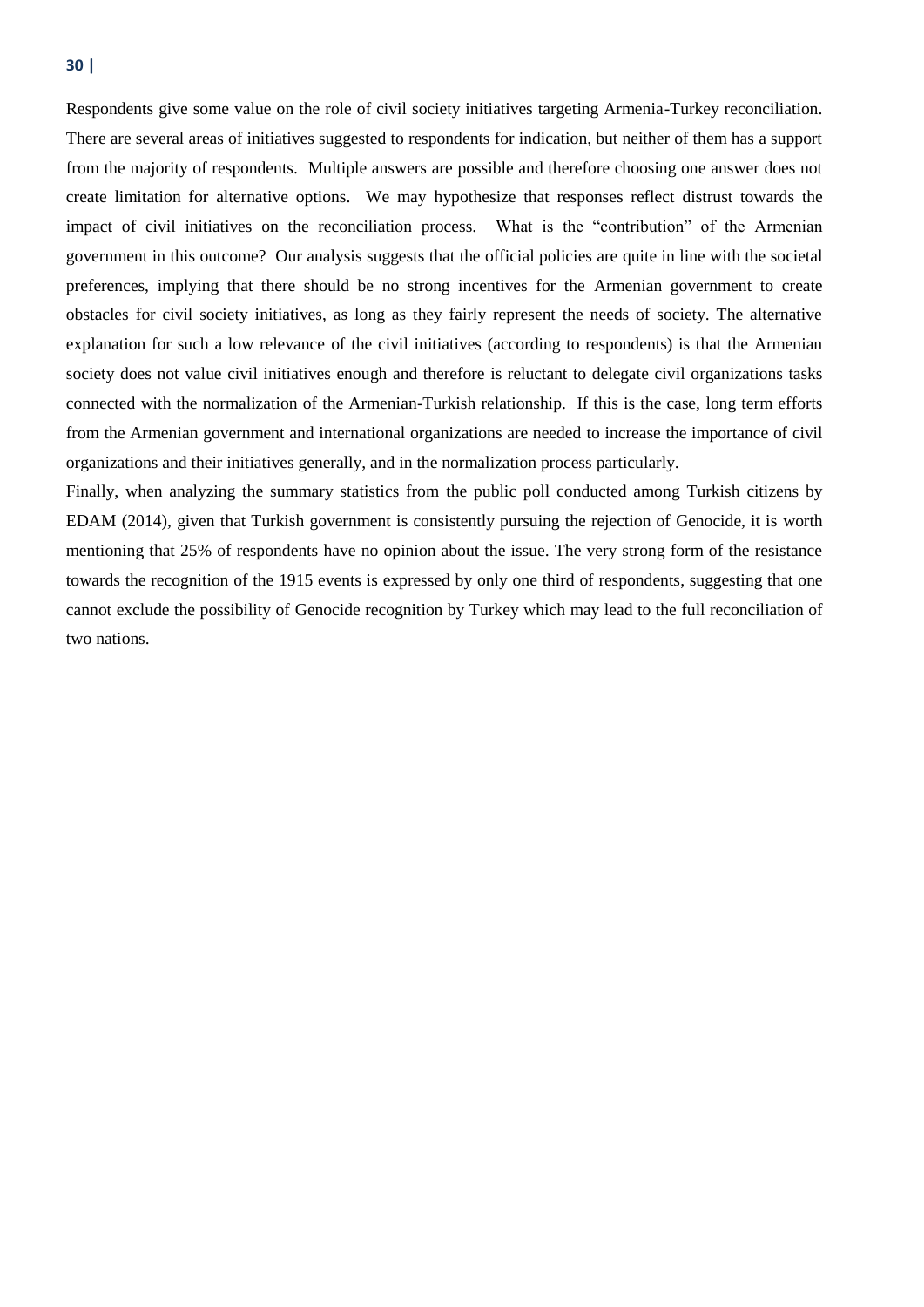# <span id="page-30-0"></span>**Annex 1: Additional Figures and Tables**

# **Figure 1. Respondents' interest in normalization of the official Armenian-Turkish relation for different age groups**





# **Figure 1.1. Interest in normalization of the official Armenia-Turkey relation by educational level of respondents**

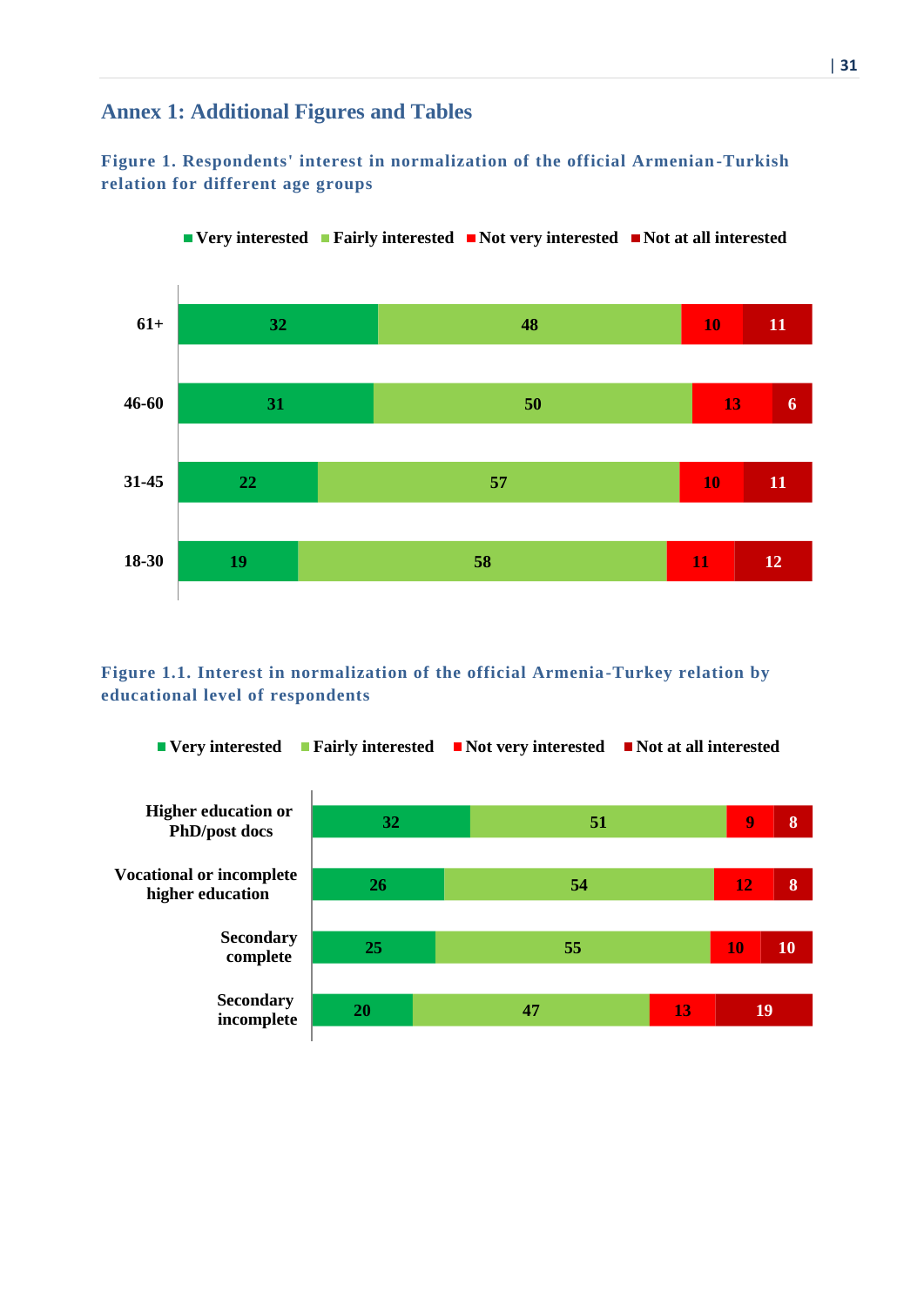



**Figure 2. Whose opinions on Armenian-Turkish relations do you trust the most in Armenia?**

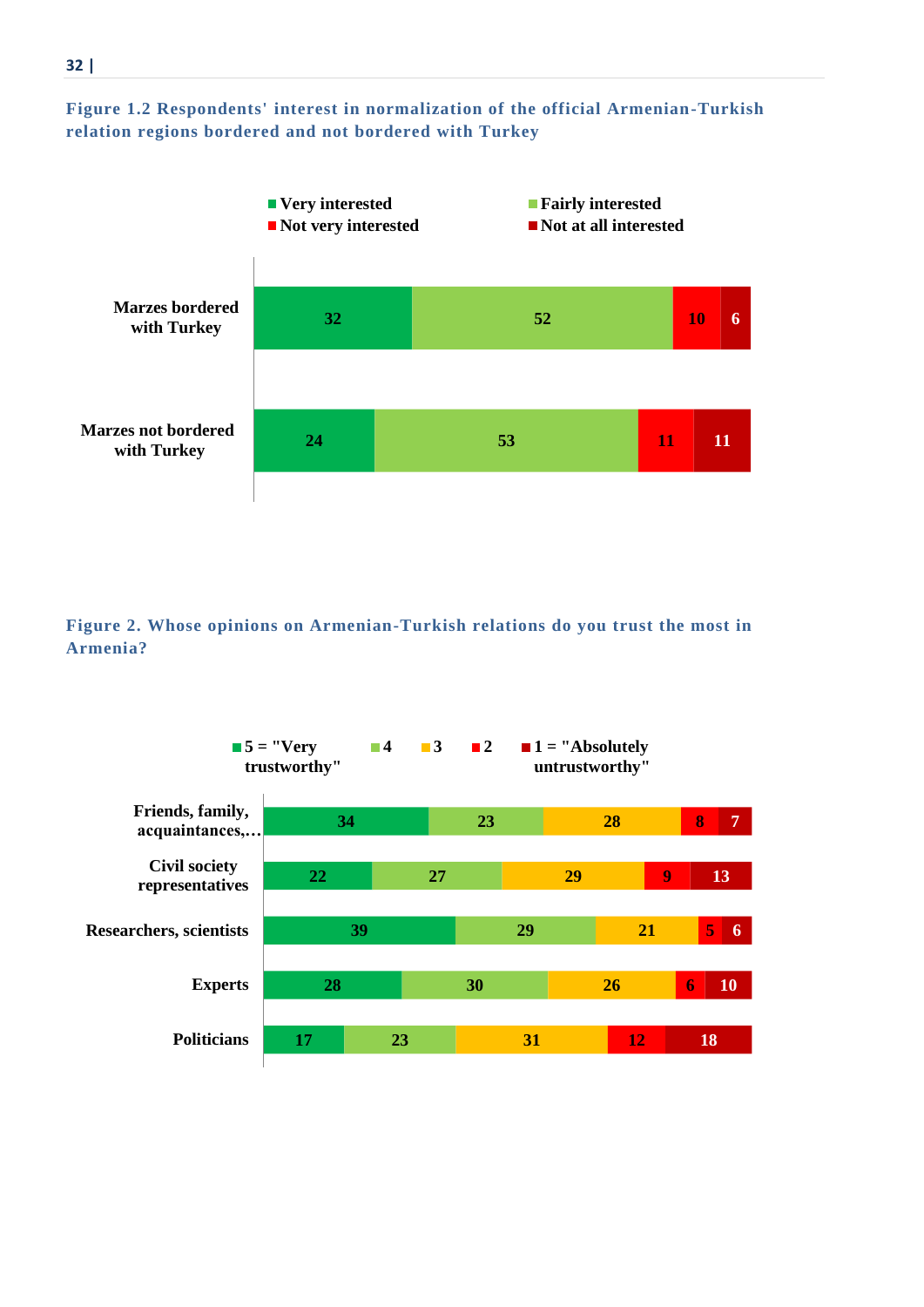



**Figure 4. The fraction of respondents approving Armenians' …**

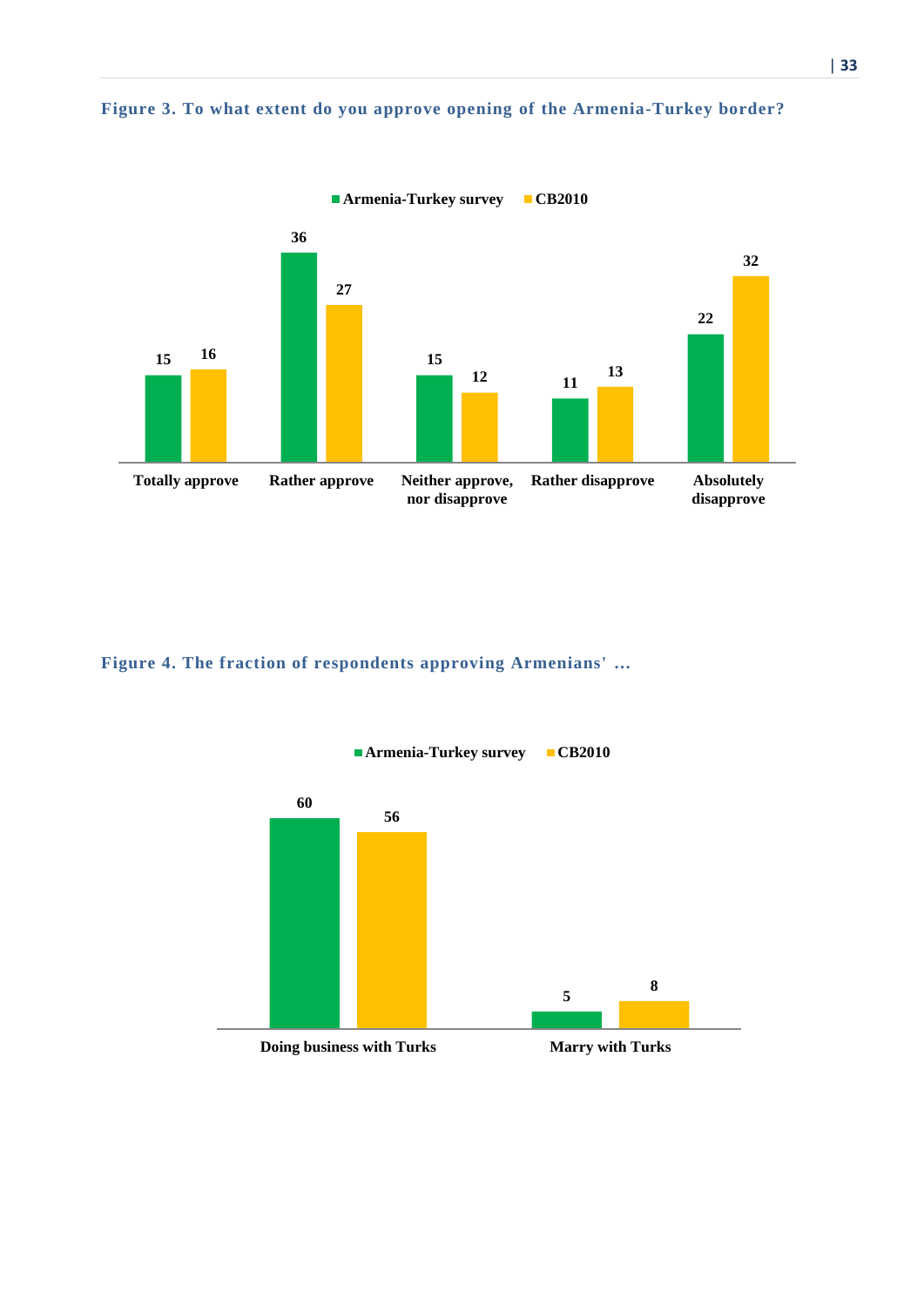



**Figure 6. How can you describe your attitude towards Turkey's possible membership of the EU?**

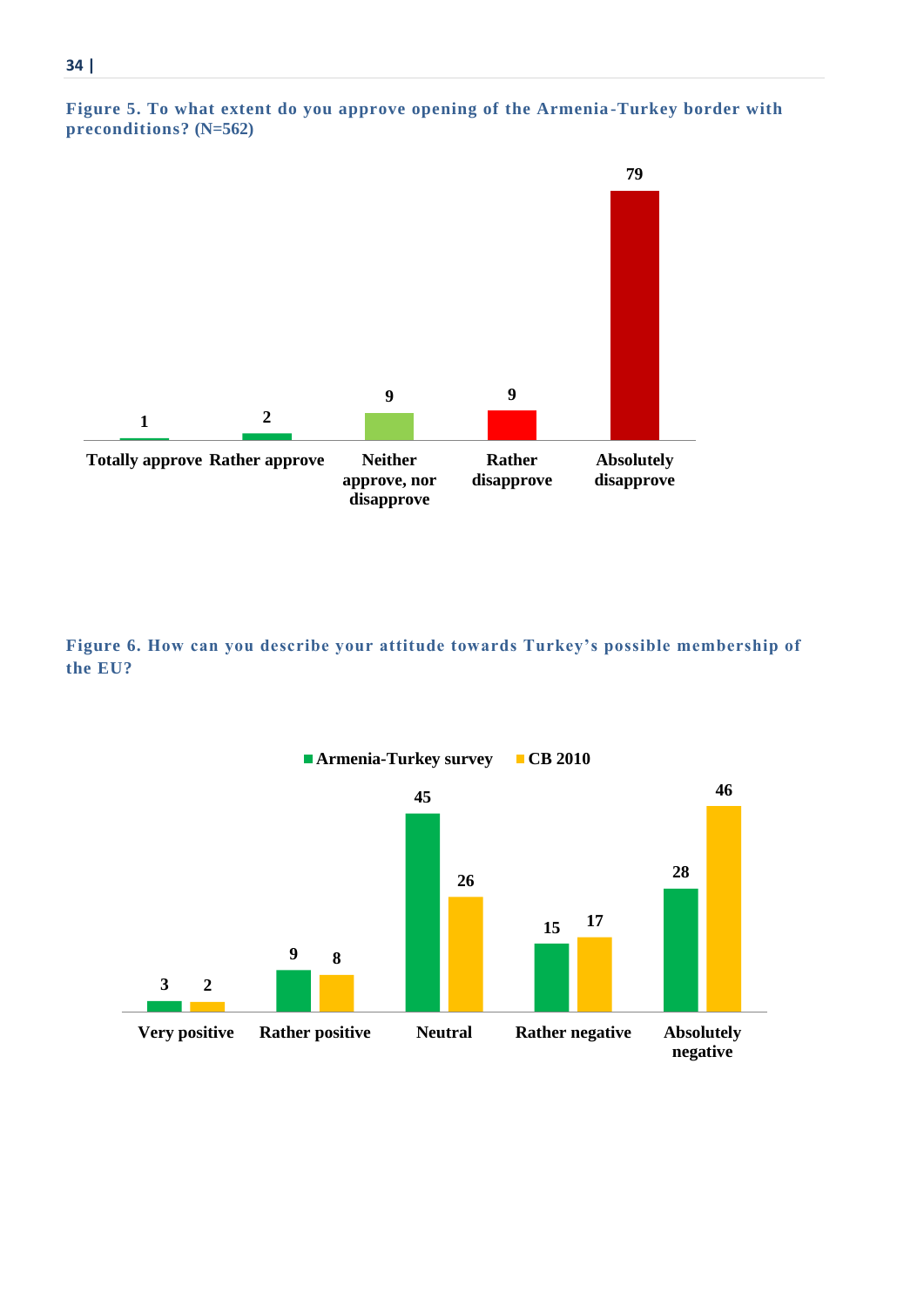



**Figure 8. Has any of your ancestors suffered from the Armenian Genocide** (has been displaced from their residence in Turkey, or died)?

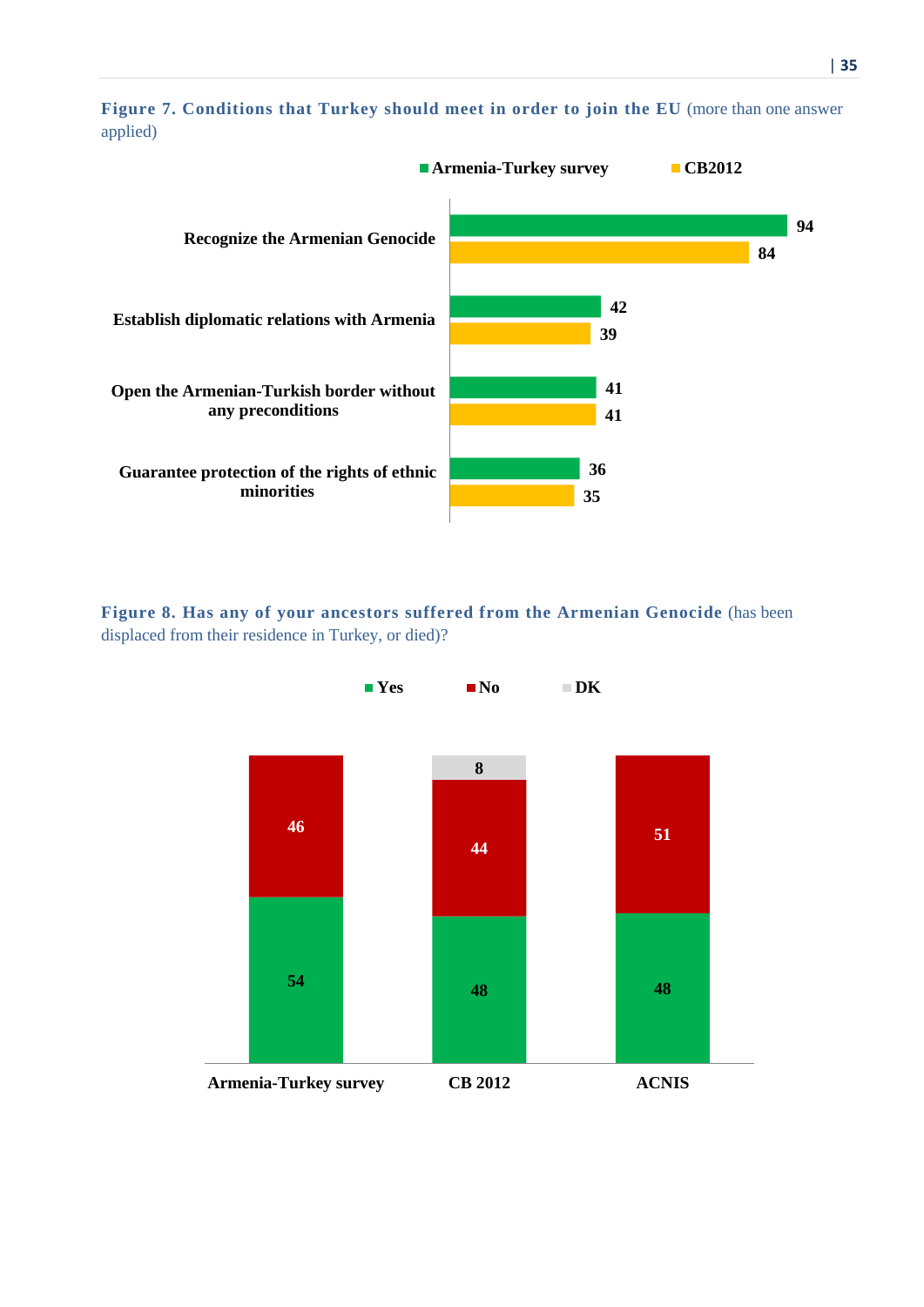

**Figure 9. In which sectors should Armenia establish relations with Turkey?** (all the answers were accepted)

**Figure 10. In your opinion, to what extent does Azerbaijan affect the Armenian-Turkish relations?**



**Table 1. A glance from Turkey:** "Which of the following policies should Turkey do regarding the Armenian issue" (%, among 1508 respondents interviewed in Turkey in November-December 2014)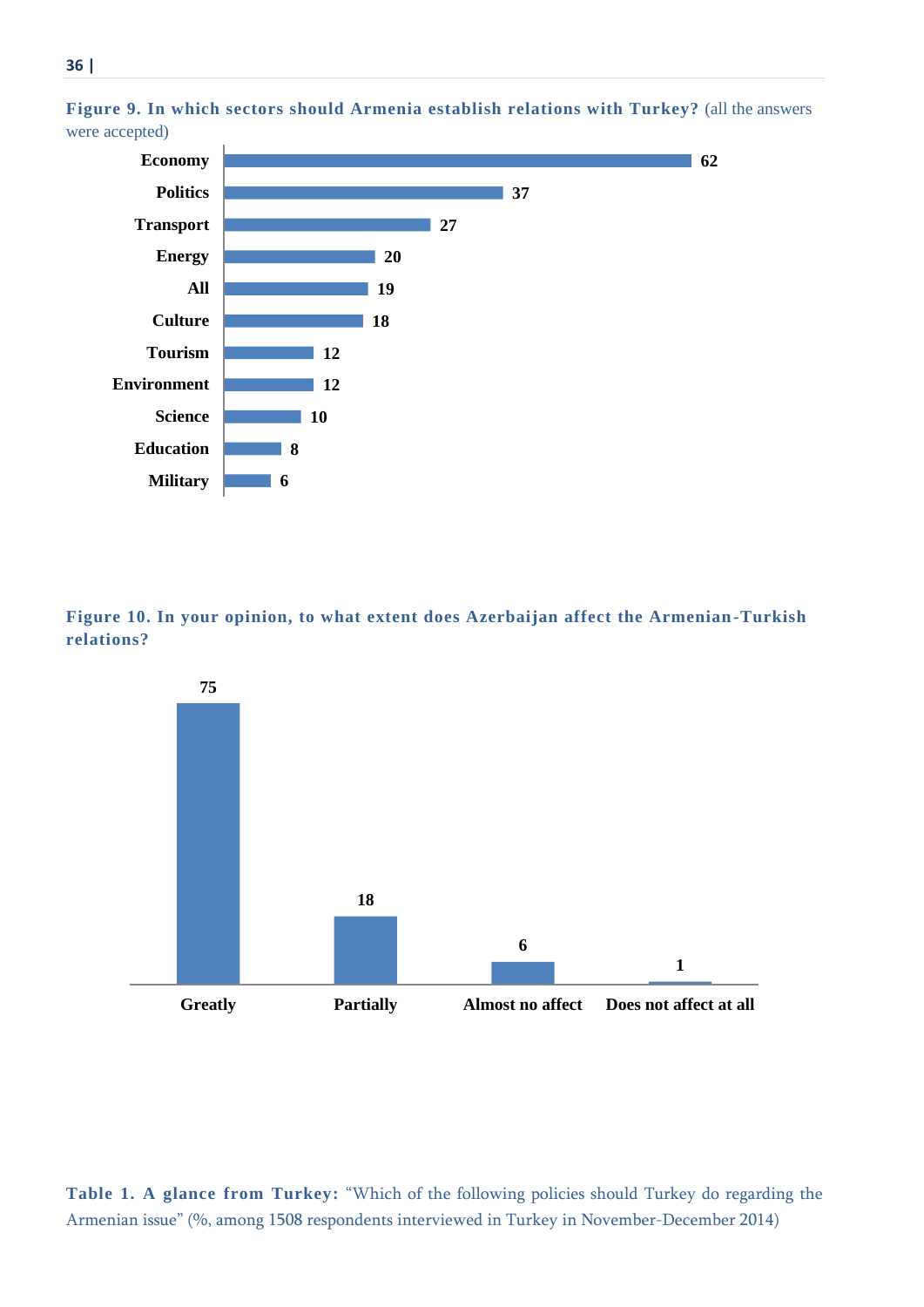|                | <b>Turkey should:</b>                                                                                                    |                                                                                              |                                                                                                            |                                                                                                                                                                           |                     |                                   |                                                    |
|----------------|--------------------------------------------------------------------------------------------------------------------------|----------------------------------------------------------------------------------------------|------------------------------------------------------------------------------------------------------------|---------------------------------------------------------------------------------------------------------------------------------------------------------------------------|---------------------|-----------------------------------|----------------------------------------------------|
|                | apologize for the<br>Armenians that lost<br>their lives in 1915 and<br>admit that what had<br>happened was a<br>genocide | apologize for the<br>Armenians that lost<br>their lives in 1915 but<br>take no another steps | express its regret over<br>the Armenians that<br>lost their lives in lives<br>in 1915 but not<br>apologize | express that not<br>everyone that lost their<br>lives in 1915 were<br>Armenians and express<br>its regret for all the<br>Ottoman citizens that<br>perished in that period | take<br>no<br>steps | No<br>idea/<br>No<br>respon<br>se | Number<br>$\sigma$ f<br>responde<br>nts,<br>person |
| <b>General</b> | 9.1                                                                                                                      | 9.1                                                                                          | 12                                                                                                         | 23.5                                                                                                                                                                      | 21.3                | 25                                | 1508                                               |
| <b>Female</b>  | 8.1                                                                                                                      | 9.3                                                                                          | 9.8                                                                                                        | 22.1                                                                                                                                                                      | 20.2                | 30.5                              | 750                                                |
| <b>Male</b>    | 10.1                                                                                                                     | 8.9                                                                                          | 14.2                                                                                                       | 24.9                                                                                                                                                                      | 22.4                | 19.5                              | 758                                                |
| 18-24          | 12.8                                                                                                                     | 8.4                                                                                          | 8.9                                                                                                        | 22.2                                                                                                                                                                      | 29.2                | 18.5                              | 250                                                |
| 25-34          | 14.3                                                                                                                     | 4.9                                                                                          | 12.3                                                                                                       | 26.2                                                                                                                                                                      | 20.7                | 21.6                              | 365                                                |
| $35 - 44$      | 5.2                                                                                                                      | 9.7                                                                                          | 15.1                                                                                                       | 19                                                                                                                                                                        | 19.8                | 31.2                              | 307                                                |
| 45-54          | 9.3                                                                                                                      | 7.3                                                                                          | 10.6                                                                                                       | 22                                                                                                                                                                        | 20.8                | 29.9                              | 249                                                |
| $55+$          | 4.1                                                                                                                      | 14.8                                                                                         | 12.2                                                                                                       | 26.7                                                                                                                                                                      | 18                  | 24.1                              | 337                                                |
| <b>Urban</b>   | 6.1                                                                                                                      | 8.4                                                                                          | 11.4                                                                                                       | 26                                                                                                                                                                        | 22.3                | 25.8                              | 1173                                               |
| <b>Rural</b>   | 19.5                                                                                                                     | 11.5                                                                                         | 14.3                                                                                                       | 14.8                                                                                                                                                                      | 17.9                | 22.1                              | 335                                                |

Source: Public opinion surveys of Turkish foreign policy 2015/1, EDAM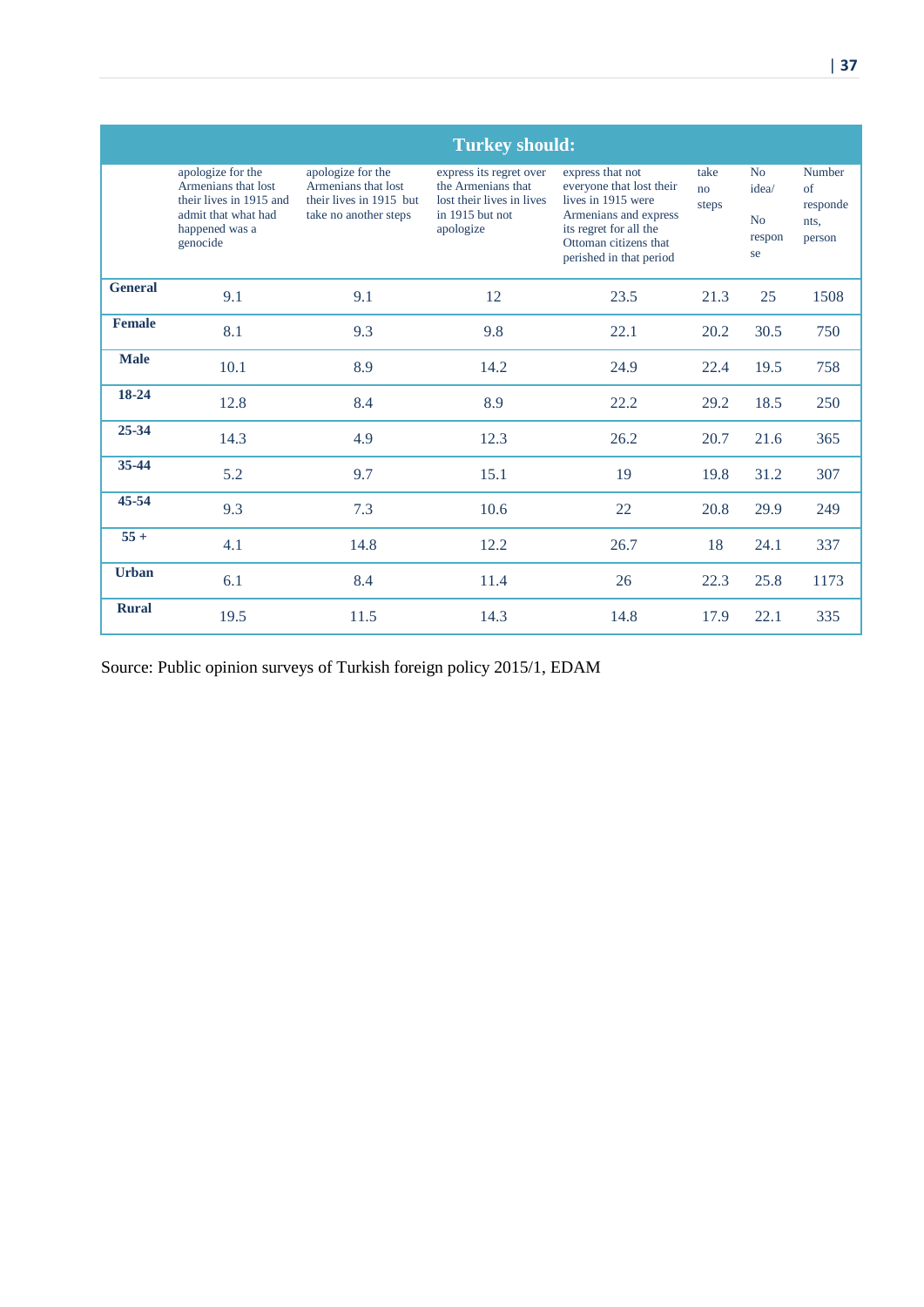# <span id="page-37-0"></span>**Annex 2: Sampling Methodology and Demographic Profile of Respondents**

**Sample size:** 1,164 respondents representing the adult population of Armenia (18 and above)

**Margin of error:**  $\pm 2.8\%$ , with a 95% confidence interval.

#### **Sampling method:**

Multistage cluster sampling with preliminary stratification by urban/rural areas and by administrative regions (marz).

#### **Sampling frame:**

Household address list of electricity users was provided by the Armenian Electricity Networks (CJSC). The following steps were implemented within a four-stage sampling approach:

- Grouping of electricity network branches into marzes; stratifying the sample proportionately by marz and by urban and rural areas.
- Random selection of Primary Sampling Units (PSUs), or clusters, within the marzes; each cluster comprised an average of 200 households
- Selection of households (final sampling units) within PSUs was performed by a random selection method.
- Selection of respondents within households was performed by the last-birthday method.
- $\bullet$

## **Table 2. Sample area by settlement types and Marzes**

| <b>Settlement type</b> | ${\bf N}$ |
|------------------------|-----------|
| Yerevan                | 421       |
| Other urban areas      | 335       |
| Rural areas            | 408       |
| <b>Marz</b>            |           |
| Aragatsotn             | 48        |
| Ararat                 | 96        |
| Armavir                | 96        |
| Gegharkunik            | 72        |
| Kotayk                 | 108       |
| Lori                   | 108       |
| <b>Shirak</b>          | 73        |
| Syunik                 | 58        |
| Vayots Dzor            | 24        |
| Tavush                 | 60        |
| Yerevan                | 421       |